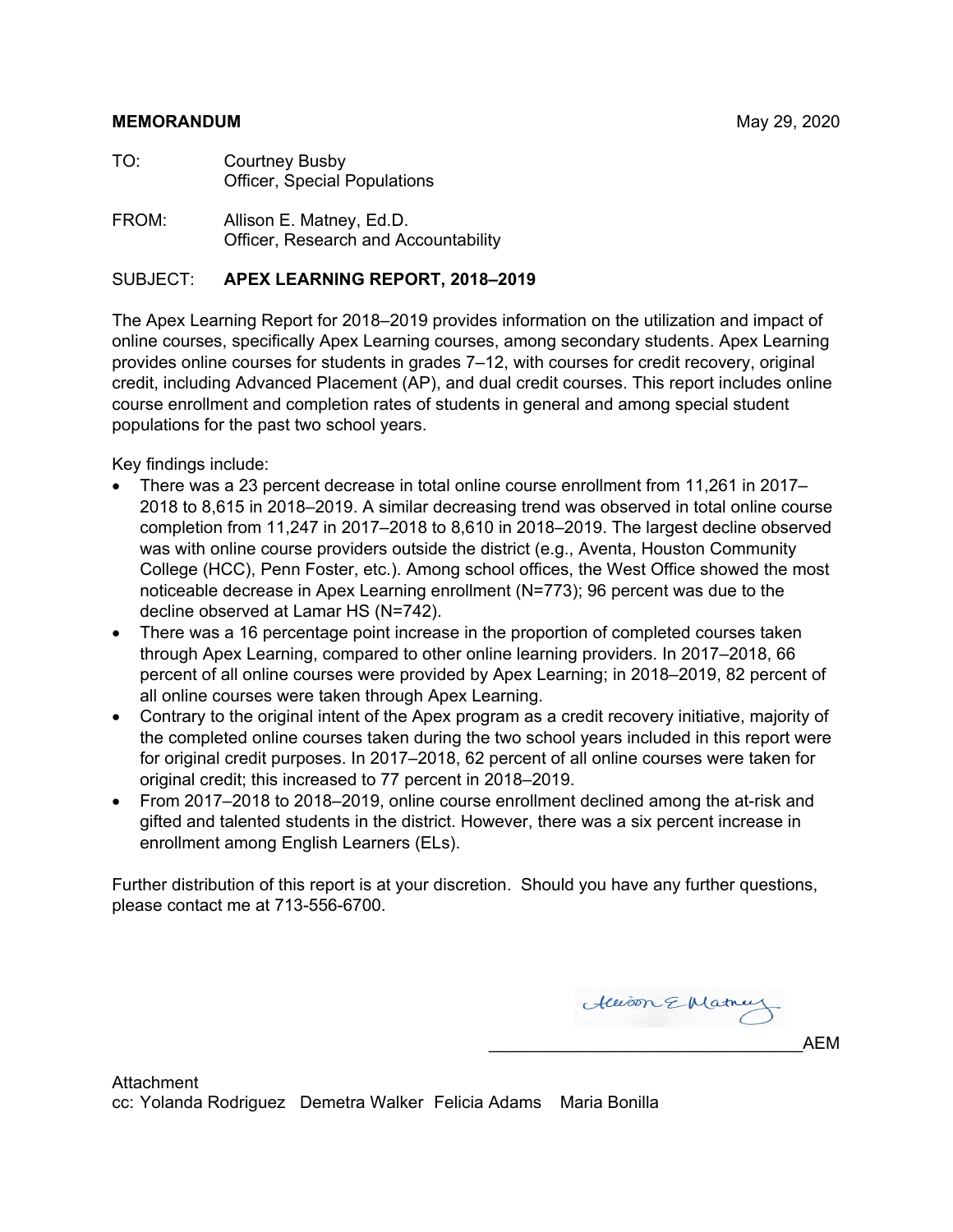# **Houston Independent School District**

# **RESEARCH** Educational Program Report

APEX LEARNING REPORT, 2018–2019

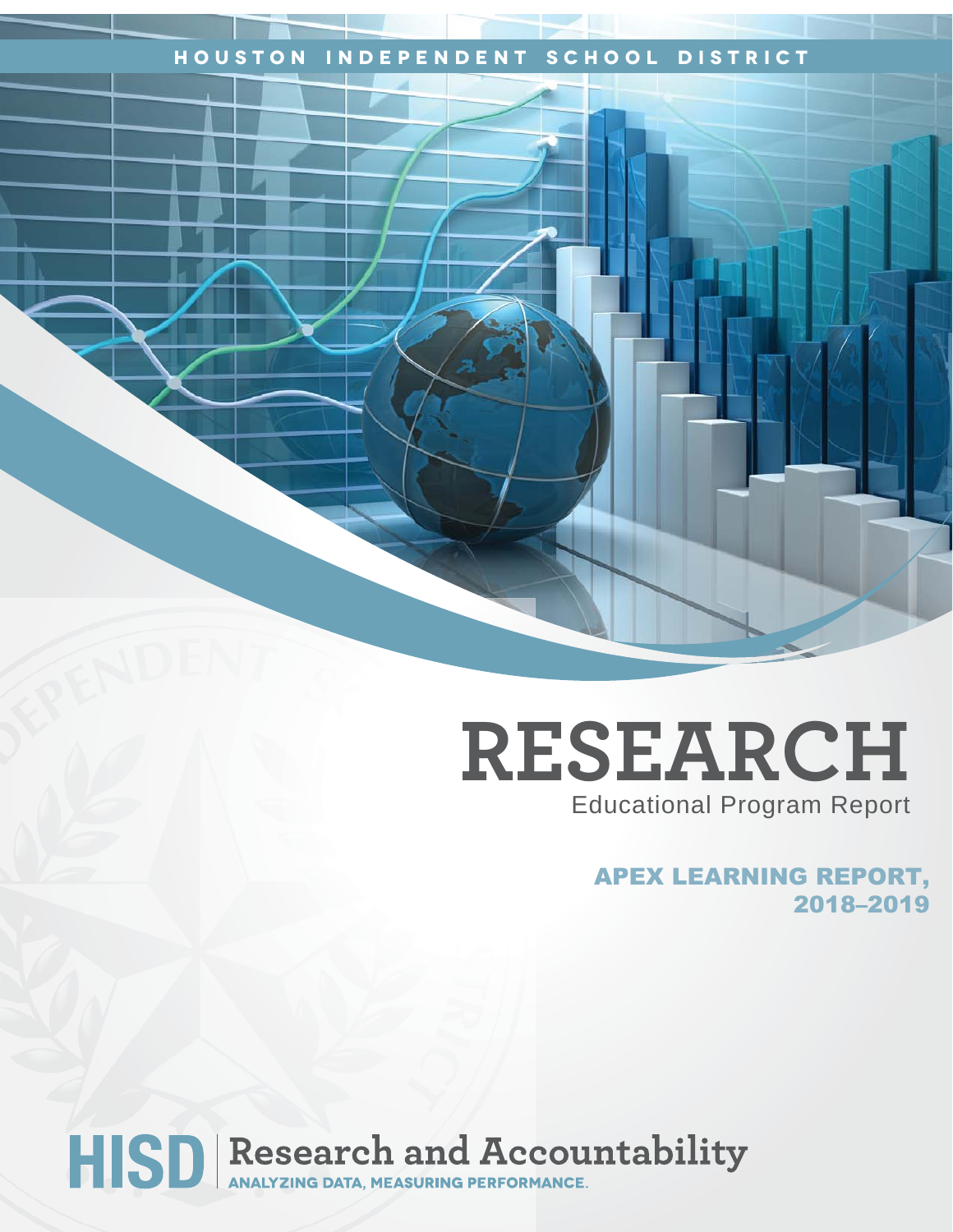

# **2020 Board of Education**

**Susan Deigaard** President

**Wanda Adams** First Vice President

**Judith Cruz**  Second Vice President

**Patricia Allen Secretary** 

**Daniela Hernandez** Assistant Secretary

**Katherine Blueford-Daniels Holly Maria Flynn Vilaseca Elizabeth Santos Anne Sung**

**Grenita Lathan, Ph.D.**  Interim Superintendent of Schools

**Allison Matney, Ed.D. Officer** Department of Research and Accountability

**Anna Olajay-Abarquez** Research Specialist

**Isabel Hovey** Research Manager

**Houston Independent School District** Hattie Mae White Educational Support Center 4400 West 18th StreetHouston, Texas 77092-8501

#### **www.HoustonISD.org**

It is the policy of the Houston Independent School District not to discriminate on the basis of age, color, handicap or disability, ancestry, national origin, marital status, race, religion, sex, veteran status, political affiliation, sexual orientation, gender identity and/or gender expression in its educational or employment programs and activities.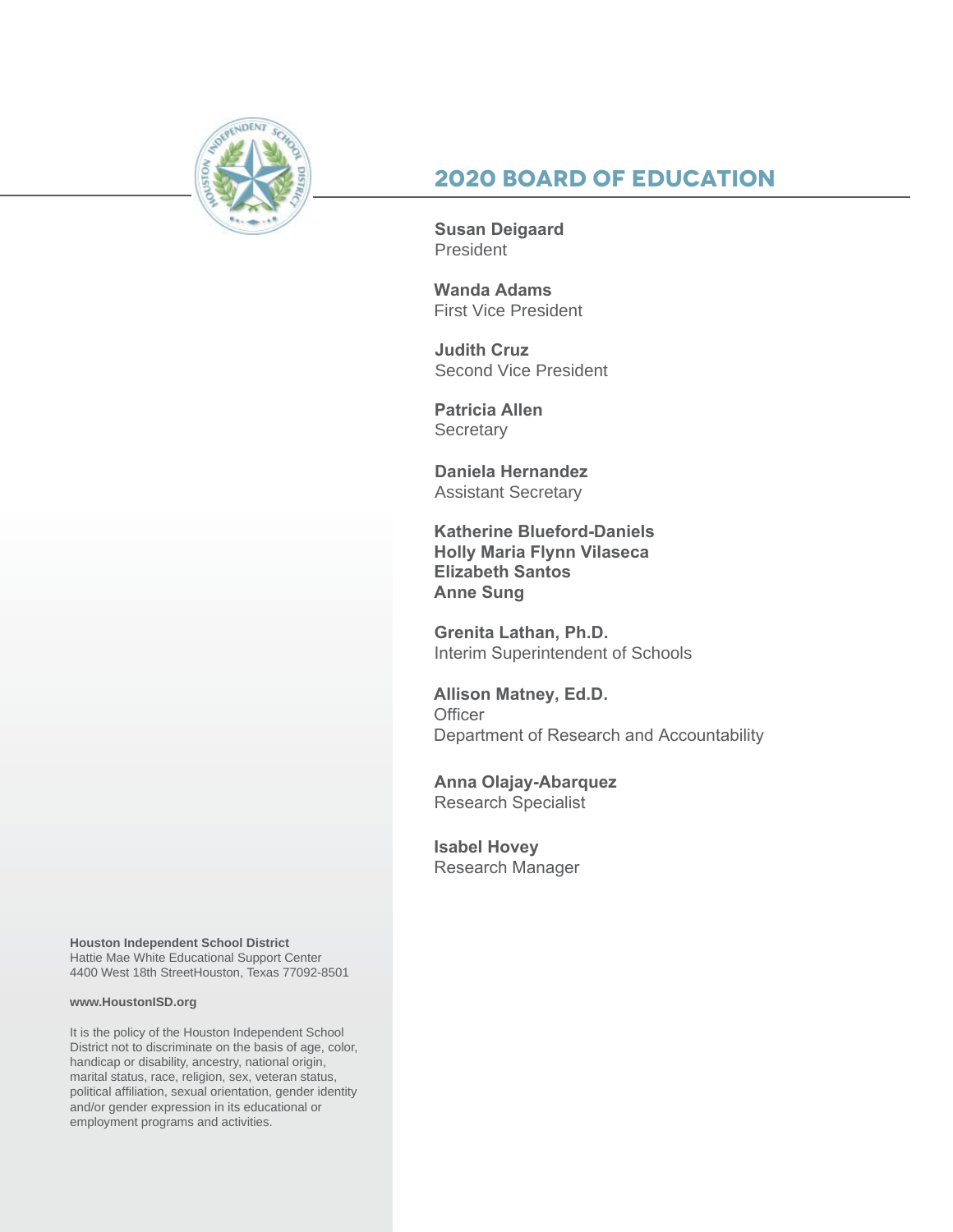# **Apex Learning Report, 2018–2019**

# **Executive Summary**

#### **Program Description**

Apex Learning was first introduced to the Houston Independent School District (HISD) in 2010 through the Apex Credit Recovery Initiative to provide alternative means of instruction for senior high school students to recover or complete credit requirements needed for graduation. Over the past ten years, the online curriculum offerings expanded and added courses for students in grades 7–12, with courses for credit recovery, original credit, including Advanced Placement (AP), and dual credit courses. As of the 2018–2019 school year, Apex Learning was available to students in 39 high school and combined-level campuses, with fewer courses offered to middle schools compared to previous school years.

The purpose of this report is to provide program administrators and district leaders with information on the utilization and impact of online courses, specifically Apex Learning courses, among secondary students in 2017–2018 and in 2018-2019. This report includes online course enrollment and completion rates of students in general and among special student populations.

#### **Highlights**

- There was a 23 percent decrease in total online course enrollment from 11,261 in 2017–2018 to 8,615 in 2018–2019. A similar decreasing trend was observed in total online course completion from 11,247 in 2017–2018 to 8,610 in 2018–2019. The largest decline observed was with online course providers outside the district (e.g., Aventa, Houston Community College (HCC), Penn Foster, etc.). Among school offices, the West Office showed the most noticeable decrease in Apex Learning enrollment (N=773); 96 percent was due to the decline observed at Lamar HS (N=742).
- There was a 16 percentage point increase in the proportion of completed courses taken through Apex Learning, compared to other online learning providers. In 2017–2018, 66 percent of all online courses were provided by Apex Learning; in 2018–2019, 82 percent of all online courses were taken through Apex Learning.
- Contrary to the original intent of the Apex program as a credit recovery initiative, majority of the completed online courses taken during the two school years included in this report were for original credit purposes. In 2017–2018, 62 percent of all online courses were taken for original credit; this increased to 77 percent in 2018–2019.
- From 2017–2018 to 2018–2019, online course enrollment declined among the at-risk and gifted and talented students in the district. However, there was a six percent increase in enrollment among English Learners (ELs).

#### **Recommendations**

• Apex Learning was introduced to the district to address graduation and dropout rates almost a decade ago. Given the continued decreasing trend of online course enrollment in the district, future research should look at whether online learning is still making the desired impact. Program administrators could also request that Research investigate whether these trends are district specific or if it is also observable in other school communities. If online learning for credit recovery is thriving in other communities, learning how they have been able to sustain their program might benefit HISD.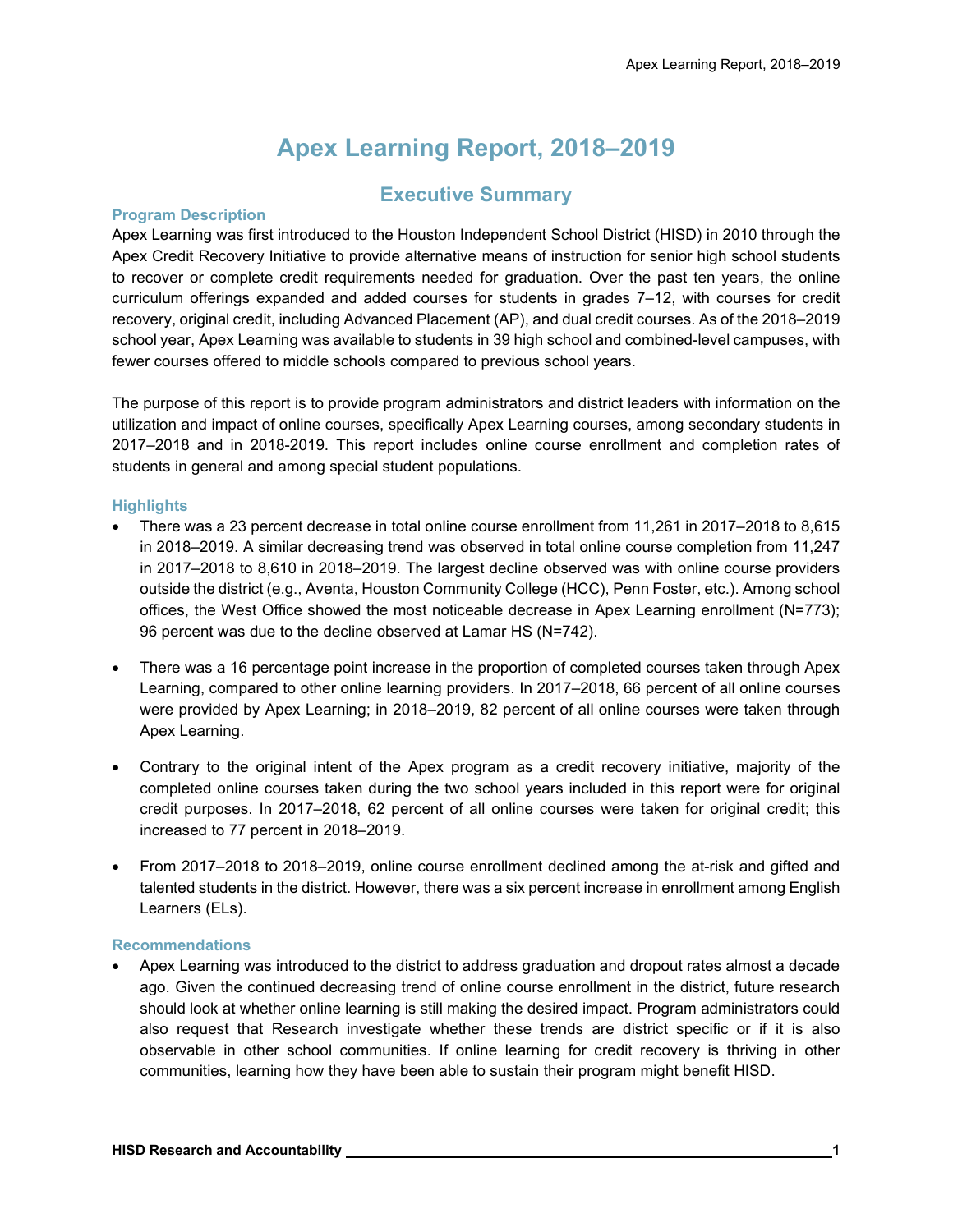- There was a notable decline in Apex Learning enrollment at a particular campus and school office in the recent school years. Program administrators may want to investigate whether that decline was an isolated dip in numbers due to a one-time program or faculty change on the campus or if the campus has decided on a long-term change.
- With more students taking online courses for original credit purposes, and fewer taking them for credit recovery, program administrators may consider reviewing how best to promote online courses so that more students can benefit from this resource.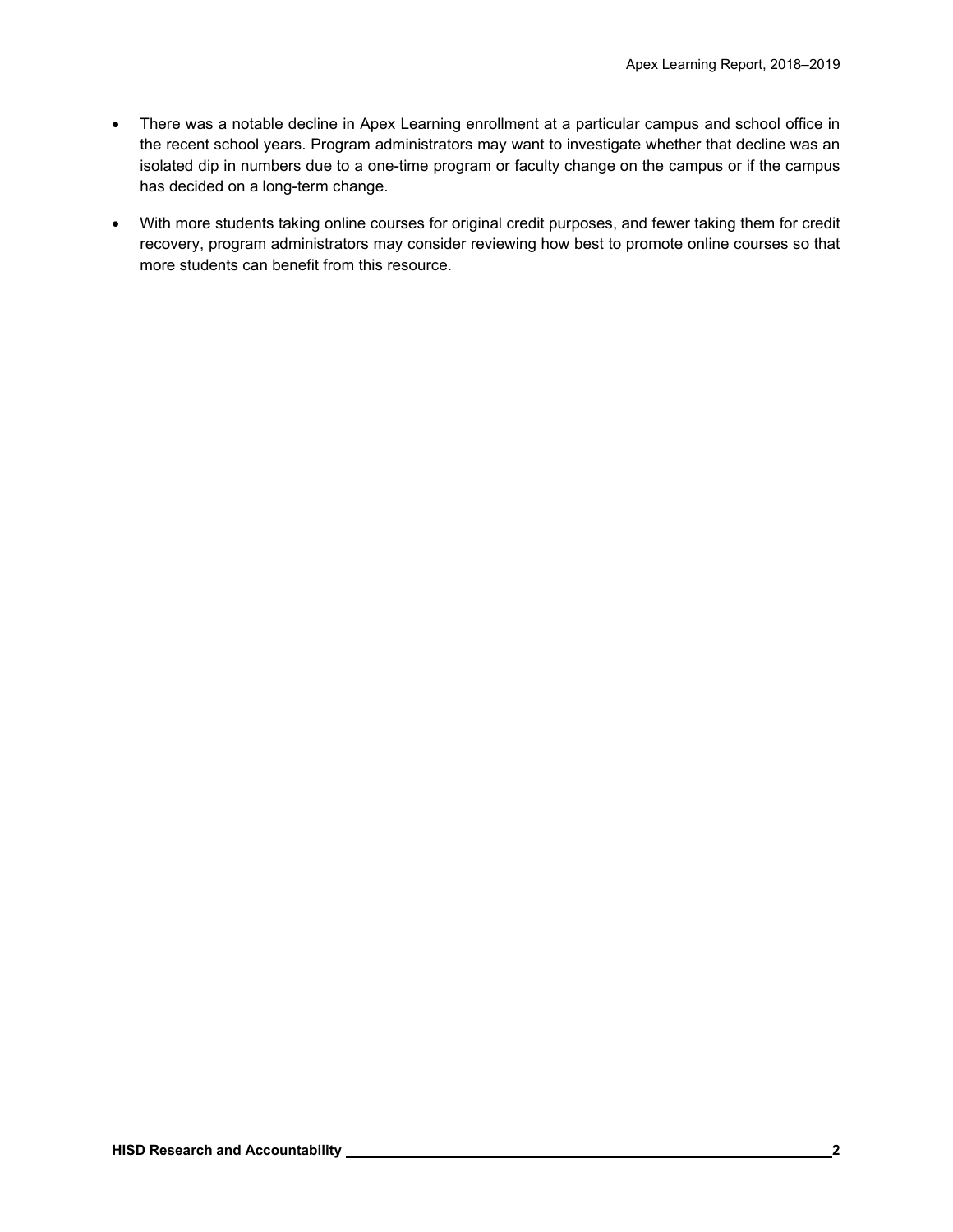# **Introduction**

In January 2010, as part of the Houston Independent School District's (HISD) strategic plan of reducing the dropout rate and improving the graduation rate, it launched the Apex Credit Recovery Initiative. The initiative placed Apex Learning software into high school computer labs, which offered a digital curriculum with individualized instruction to address students' specific learning needs. This provided students who needed to complete their credit requirements for graduation an alternative method of meeting those requirements outside of the traditional classroom instruction. The first semester of the Apex Credit Recovery Initiative offered Apex Learning courses to all high school students while targeting senior high school students who required credit recovery courses in order to meet graduation requirements (HISD Research and Accountability, 2011). In the following years, course offerings expanded to include middle school courses.

By the 2018–2019 school year, Apex Learning has become the largest provider of secondary online curriculum in the Houston Independent School District (HISD). For the past several years, Apex Learning has offered students in grades 7–12 online courses for credit recovery and original credit, including Advanced Placement (AP) and dual credit courses. In the 2018–2019 school year, program administration decided to offer fewer courses to middle schools.

The purpose of this report is to provide program administrators and district leaders with information on the utilization and impact of online courses, specifically Apex Learning courses, among secondary students in 2017–2018 and in 2018–2019 This report includes online course enrollment and completion rates of students district wide and among special student populations.

## **Methods**

#### **Data Collection and Analysis**

- Online course enrollment and completions were drawn from Chancery and saved as Historical Grades files for the corresponding year. Courses completed during the academic year and the following summer are included in the counts of courses. Apex Learning courses include those designated as Apex (Apex Learning) and Apex-IS (Apex Learning Instructor Supplemented).
- Courses for original credit, credit recovery, and dual credit were counted using local course names from Chancery. AP courses were counted using state numbers that began with "A" from Chancery.
- Graduates are defined as the count and percentage of students who graduate from any HISD high school at some time during the school year. The total for each respective year includes summer graduates, all students in grade 12 who graduated, graduates from other grades, and students served by special education who graduate. This report does not include the four-year longitudinal graduation for the percentages of students from a class of students beginning in ninth grade who graduate, remain enrolled, and receive a Texas Certificate of High School Equivalency (TxCHSE).
- STAAR/EOC retesters were identified through an indicator on the EOC file for the given year. Students marked with an "R" under the indicator "First\_Time\_Tester\_Retester\_Info" were considered retesters for that test administration.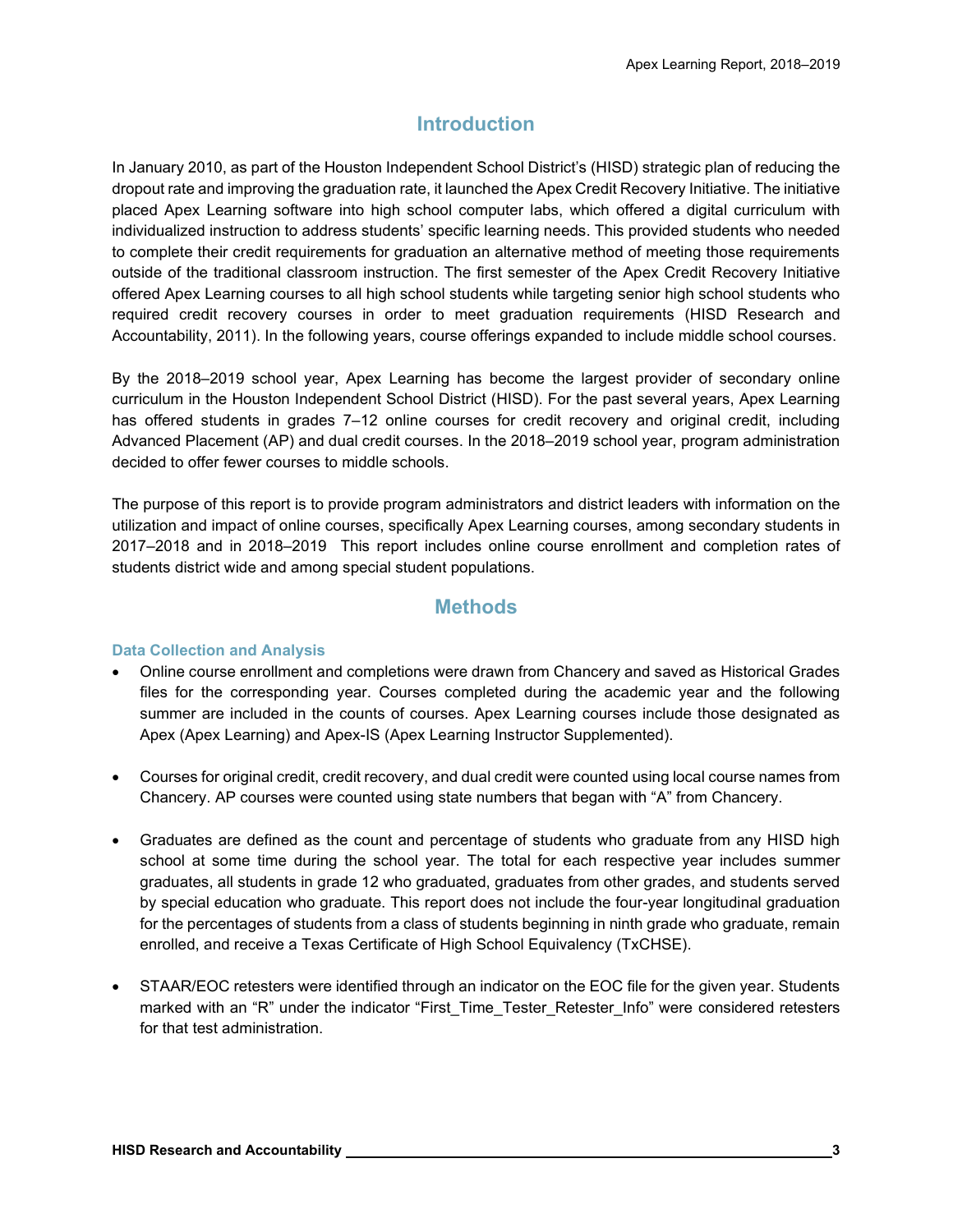#### **Data Limitations**

In some cases, duplicate course listings were found in the list of online course completions. Duplicates were identified as observations in which the student, course, and final grade were entered more than once. Duplicates may have occurred if the system automatically documented course completions and the completions were also manually entered at the school level. Duplicate listings were excluded from the analysis by selecting the entry that had the highest final grade percentage.

Numbers reported for the 2017–2018 school year on this report vary slightly from the numbers shared in the previous year's report after clarifications were provided on the definition of "completed courses." A course is considered complete when the "Final Grade" indicator on the Historical Grades file is marked as "1"; in previous reports, a course was considered complete if the "Final Grade" and the "show on transcript" indicators were both marked as "1."

Unless otherwise specified, information reported as "Apex Learning" combines Apex and Apex-Instructor Supported (Apex-IS) data.

## **Results**

**What was the course enrollment and completion rates in 2017–2018 and 2018̶–2019 by provider and purpose? Of all the Original Credit courses completed, how many were Advanced Placement (AP) courses?**

- **Table 1a** and **Table 1b (p. 5)** show the breakdown of online course enrollment and completion, respectively, by online provider. There was a 23% decrease in total online course enrollment from 11,261 in 2017–2018 to 8,615 in 2018–2019. A similar decreasing trend was observed in total online course completion from 11,247 in 2017–2018 to 8,610 in 2018–2019. Online course enrollment is recorded in Chancery when a student is enrolled in a course during the academic year and the following summer. A course is considered "complete" when a Final Grade is entered in Chancery.
- The largest decline in enrollment and completion was among the providers grouped together as "Other Providers." The difference in online enrollment under these providers (N=1,450) is more than half (55%) the total difference across all providers (N=2,646) between 2017–2018 and 2018–2019.
- Apex Learning online course enrollment declined by nine percent between 2017–2018 (N=8,036) and 2018–2019 (N=7,291).

| Table 1a. Online Course Enrollment by Provider |        |           |           |       |  |  |  |  |
|------------------------------------------------|--------|-----------|-----------|-------|--|--|--|--|
|                                                |        | 2017-2018 | 2018-2019 |       |  |  |  |  |
| Provider                                       |        | %         |           | %     |  |  |  |  |
| Apex                                           | 7,450  | 66%       | 7,039     | 82%   |  |  |  |  |
| Apex-IS                                        | 586    | 5%        | 252       | 3%    |  |  |  |  |
| <b>HIL</b>                                     | 838    | 7%        | 372       | 4%    |  |  |  |  |
| <b>HVS</b>                                     | 19     | $< 1\%$   | 34        | $1\%$ |  |  |  |  |
| <b>Other Providers*</b>                        | 2,368  | 21%       | 918       | 11%   |  |  |  |  |
| Total Online Course Enrollment                 | 11.261 | 100%      | 8.615     | 100%  |  |  |  |  |

Sources: Historical Grade Files, 2017–2018, 2018–2019

\*Includes Aventa, Houston Community College (HCC), Penn Foster, Texas Tech Distance Learning Program (Texas TechD), Texas Virtual School Network (TxVSN StU), University of Texas (UT DL), and other online providers.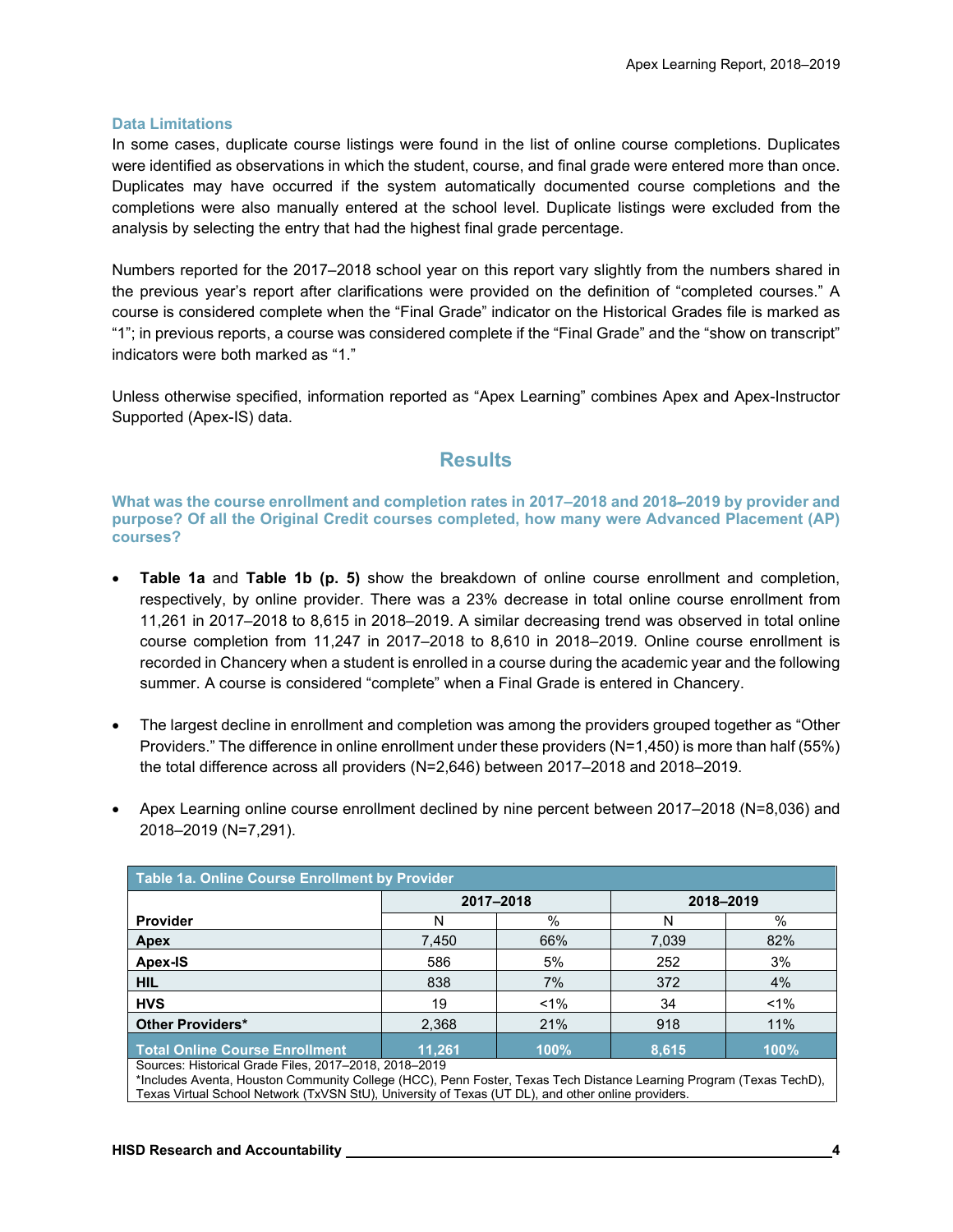| Table 1b. Online Course Completion by Provider                                                                                                                                                                                                                                                                                                                                                                   |        |           |           |       |  |  |  |  |
|------------------------------------------------------------------------------------------------------------------------------------------------------------------------------------------------------------------------------------------------------------------------------------------------------------------------------------------------------------------------------------------------------------------|--------|-----------|-----------|-------|--|--|--|--|
|                                                                                                                                                                                                                                                                                                                                                                                                                  |        | 2017-2018 | 2018-2019 |       |  |  |  |  |
| <b>Provider</b>                                                                                                                                                                                                                                                                                                                                                                                                  | N      | %         | N         | %     |  |  |  |  |
| Apex                                                                                                                                                                                                                                                                                                                                                                                                             | 7,449  | 66%       | 7,039     | 82%   |  |  |  |  |
| Apex-IS                                                                                                                                                                                                                                                                                                                                                                                                          | 586    | 5%        | 252       | 3%    |  |  |  |  |
| <b>HIL</b>                                                                                                                                                                                                                                                                                                                                                                                                       | 834    | 7%        | 370       | 4%    |  |  |  |  |
| <b>HVS</b>                                                                                                                                                                                                                                                                                                                                                                                                       | 19     | $1\%$     | 34        | $1\%$ |  |  |  |  |
| <b>Other Providers*</b>                                                                                                                                                                                                                                                                                                                                                                                          | 2,359  | 21%       | 915       | 11%   |  |  |  |  |
| <b>Total Online Course Completion</b><br>$\sim$<br>$\cdots$ , $\cdots$ , $\cdots$ , $\cdots$ , $\cdots$ , $\cdots$ , $\cdots$ , $\cdots$ , $\cdots$ , $\cdots$ , $\cdots$ , $\cdots$ , $\cdots$ , $\cdots$ , $\cdots$ , $\cdots$ , $\cdots$ , $\cdots$ , $\cdots$ , $\cdots$ , $\cdots$ , $\cdots$ , $\cdots$ , $\cdots$ , $\cdots$ , $\cdots$ , $\cdots$ , $\cdots$ , $\cdots$ , $\cdots$ , $\cdots$ , $\cdots$ | 11.247 | 100%      | 8,610     | 100%  |  |  |  |  |

Sources: Historical Grade Files, 2017–2018, 2018–2019

\*Includes Aventa, Houston Community College (HCC), Penn Foster, Texas Tech Distance Learning Program (Texas TechD), Texas Virtual School Network (TxVSN StU), University of Texas (UT DL), and other online providers.

• **Figure 1** shows the proportion of completed online courses, by Apex, Apex-IS, or other providers, from 2017–2018 to 2018–2019. Most of online courses during both school years were completed through Apex Learning (66% and 82%, respectively).



Sources: Historical Grade Files, 2017–2018, 2018–2019

\*Includes Aventa, Houston Community College (HCC), Penn Foster, Texas Tech Distance Learning Program (Texas TechD), Texas Virtual School Network (TxVSN StU), University of Texas (UT DL), and other online providers.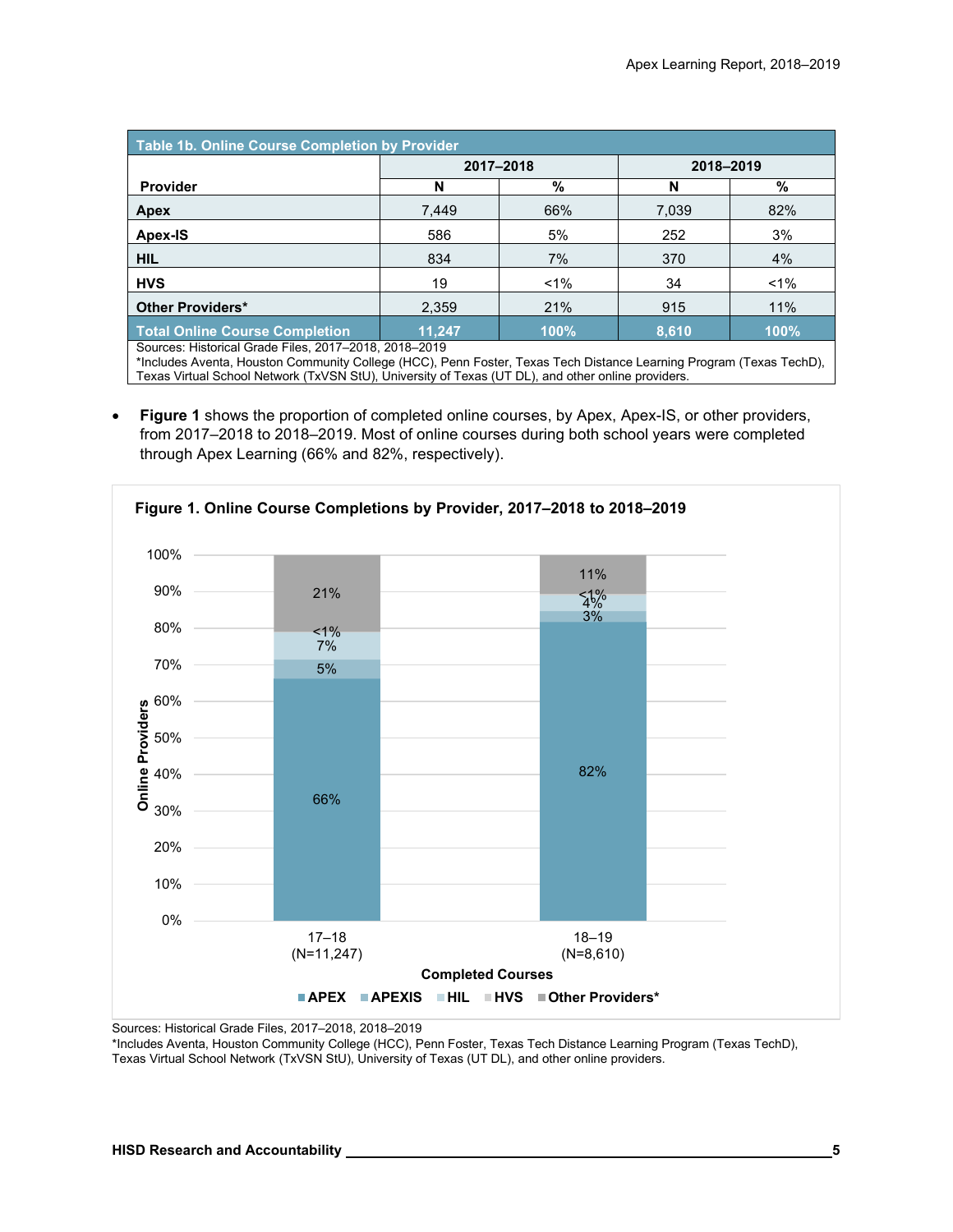- **Table 2** shows the number of completed online courses disaggregated by credit types and provider type. In both 2017–2018 and 2018–2019, students completed Apex or Apex-IS courses mainly for original credit, while students utilize Other Providers primarily for dual credit courses.
- Between 2017–2018 and 2018–2019, there was a 39 percent decrease in students completing online courses for credit recovery purposes, an 86 percent decrease in students completing dual credit courses, but only a four percent decrease in students completing online courses for original credit purposes.

| Table 2. Online Course Completion by Credit Type and Provider |           |           |                       |           |            |           |                            |           |                                          |           |           |           |
|---------------------------------------------------------------|-----------|-----------|-----------------------|-----------|------------|-----------|----------------------------|-----------|------------------------------------------|-----------|-----------|-----------|
|                                                               | Apex      |           | <b>HIL</b><br>Apex-IS |           | <b>HVS</b> |           | <b>Other</b><br>Providers* |           | <b>Total Completed</b><br><b>Courses</b> |           |           |           |
|                                                               | $17 - 18$ | $18 - 19$ | $17 - 18$             | $18 - 19$ | $17 - 18$  | $18 - 19$ | $17 - 18$                  | $18 - 19$ | $17 - 18$                                | $18 - 19$ | $17 - 18$ | $18 - 19$ |
| <b>Credit</b><br><b>Recovery</b>                              | 1.976     | 1,238     | 325                   | 198       | 484        | 294       | 2                          |           | 58                                       | 9         | 2,845     | 1,740     |
| <b>Dual</b><br><b>Credit</b>                                  | 0         | 2         | 0                     |           | 3          | 0         | 0                          | 0         | 1,462                                    | 205       | 1,465     | 208       |
| Original<br><b>Credit</b>                                     | 5,473     | 5,799     | 261                   | 53        | 347        | 76        | 17                         | 33        | 839                                      | 701       | 6,937     | 6,662     |
| <b>Total</b>                                                  | 7.449     | 7.039     | 586                   | 252       | 834        | 370       | 19                         | 34        | 2,359                                    | 915       | 11,247    | 8,610     |
| Sources: Historical Grade Files, 2017-2018, 2018-2019         |           |           |                       |           |            |           |                            |           |                                          |           |           |           |

\*Includes Aventa, Houston Community College (HCC), Penn Foster, Texas Tech Distance Learning Program (Texas TechD), Texas Virtual School Network (TxVSN StU), University of Texas (UT DL), and other online providers.

• **Figure 2** shows the proportion of completed online courses by credit type, across providers. Although the proportion of Apex courses for credit recovery fell by nine percentage points (27% to 18%) this proportion increased among Apex-IS courses (55% to 79%).



**Figure 2. Online Course Completion by Credit Type and Provider, 2017–2018 to 2018–2019**

Sources: Historical Grade Files, 2017–2018, 2018–2019

\*Includes Aventa, Houston Community College (HCC), Penn Foster, Texas Tech Distance Learning Program (Texas TechD), Texas Virtual School Network (TxVSN StU), University of Texas (UT DL), and other online providers.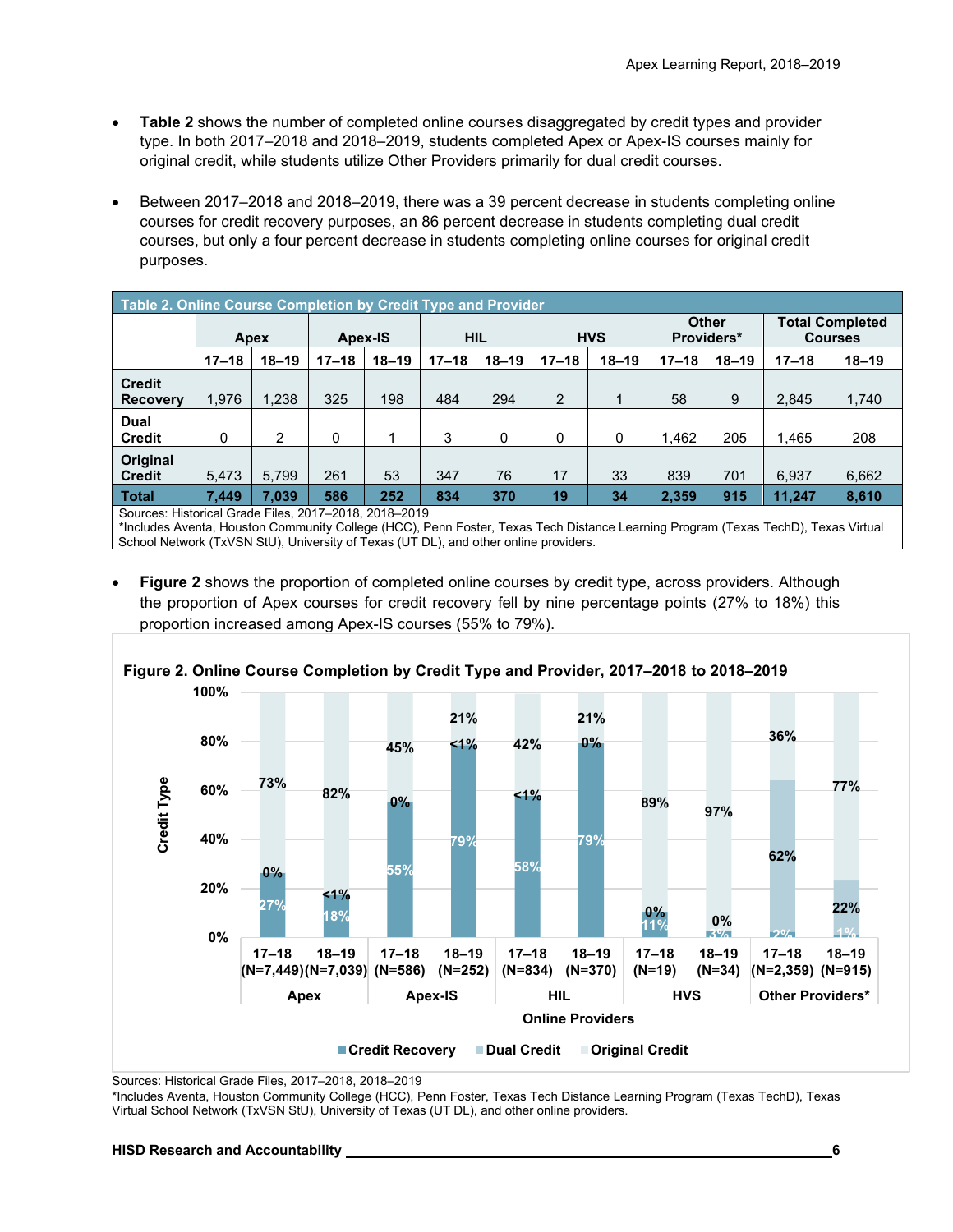• **Table 3** summarizes the number of Advanced Placement (AP) classes among courses completed online for original credit purposes in 2017–2018 and 2018–2019. AP courses may only be taken for original credit and accounted for less than one percent of all completed original credit courses taken online during both school years.

| Table 3. Percentage of Advanced Placement Courses Among Completed Original Credit Courses |                                                                             |       |         |  |  |  |  |  |
|-------------------------------------------------------------------------------------------|-----------------------------------------------------------------------------|-------|---------|--|--|--|--|--|
|                                                                                           | <b>Original Credit</b><br><b>Percent of AP courses</b><br><b>AP Courses</b> |       |         |  |  |  |  |  |
| 2017–2018                                                                                 | 61                                                                          | 6.937 | $0.9\%$ |  |  |  |  |  |
| 2018-2019                                                                                 | 48                                                                          | 6.662 | $0.7\%$ |  |  |  |  |  |
| Sources: Historical Grade Files, 2017-2018, 2018-2019                                     |                                                                             |       |         |  |  |  |  |  |

**What were the Apex Learning course enrollment and completion rates of all students in 2017–2018 and 2018–2019, by subject, by grade level (with middle school grades combined), by campus, and by school office?**

• **Table 4** shows the enrollment and completion of Apex Learning online courses by subject in 2017– 2018 and 2018–2019. Completion rates between the two years are comparable indicating that, with rare exceptions, students taking Apex Learning online courses are successful in completing the course. Comparing enrollment by subject, it is notable to observe the two largest decreases between the school years were in the subject areas of PE/Health, where there was a drop of 27 percent (N=318), and in Social Studies/History where the difference accounted for 20 percent (N=415) of the enrollment in 2017- 2018.

| Table 4. Apex Learning Online Course Enrollment and Completion by Subject |                 |                  |                                                                   |       |                   |                            |                                                        |  |  |
|---------------------------------------------------------------------------|-----------------|------------------|-------------------------------------------------------------------|-------|-------------------|----------------------------|--------------------------------------------------------|--|--|
|                                                                           |                 | 2017-2018        |                                                                   |       | <b>Difference</b> |                            |                                                        |  |  |
| <b>Subject</b>                                                            | <b>Enrolled</b> | <b>Completed</b> | <b>Completion</b><br>Rate%<br><b>Enrolled</b><br><b>Completed</b> |       |                   | <b>Completion</b><br>Rate% | in.<br>enrollment<br>between<br>school<br>years<br>(N) |  |  |
| <b>ELA</b>                                                                | 765             | 765              | 100.0                                                             | 618   | 618               | 100.0                      | $-147$                                                 |  |  |
| Languages<br>other than<br><b>English</b>                                 | 2,728           | 2,728            | 100.0                                                             | 3,123 | 3,123             | 100.0                      | $+395$                                                 |  |  |
| <b>Math</b>                                                               | 605             | 605              | 100.0                                                             | 431   | 431               | 100.0                      | $-174$                                                 |  |  |
| <b>PE/Health</b>                                                          | 1,171           | 1.170            | 99.9                                                              | 853   | 853               | 100.0                      | $-318$                                                 |  |  |
| <b>Science</b>                                                            | 657             | 657              | 100.0                                                             | 484   | 484               | 100.0                      | $-173$                                                 |  |  |
| <b>Social Studies/</b><br><b>History</b>                                  | 2,003           | 2,003            | 100.0                                                             | 1,588 | 1.588             | 100.0                      | $-415$                                                 |  |  |
| <b>Other</b>                                                              | 107             | 107              | 100.0                                                             | 194   | 194               | 100.0                      | $+87$                                                  |  |  |
| <b>Total</b>                                                              | 8.036           | 8.035            | 99.9                                                              | 7,291 | 7,291             | 100.0                      | $-745$                                                 |  |  |
| Sources: Historical Grade Files, 2017-2018, 2018-2019                     |                 |                  |                                                                   |       |                   |                            |                                                        |  |  |

• **Table 5** (p. 8) shows the enrollment and completion of Apex Learning online courses by grade level, with combined observations for middle school. Enrollment declined among middle school students due to the decrease in course offerings for these grades. The largest decrease was among the  $12<sup>th</sup>$  graders where a 15 percent (N=639) drop was observed from the previous year's enrollment.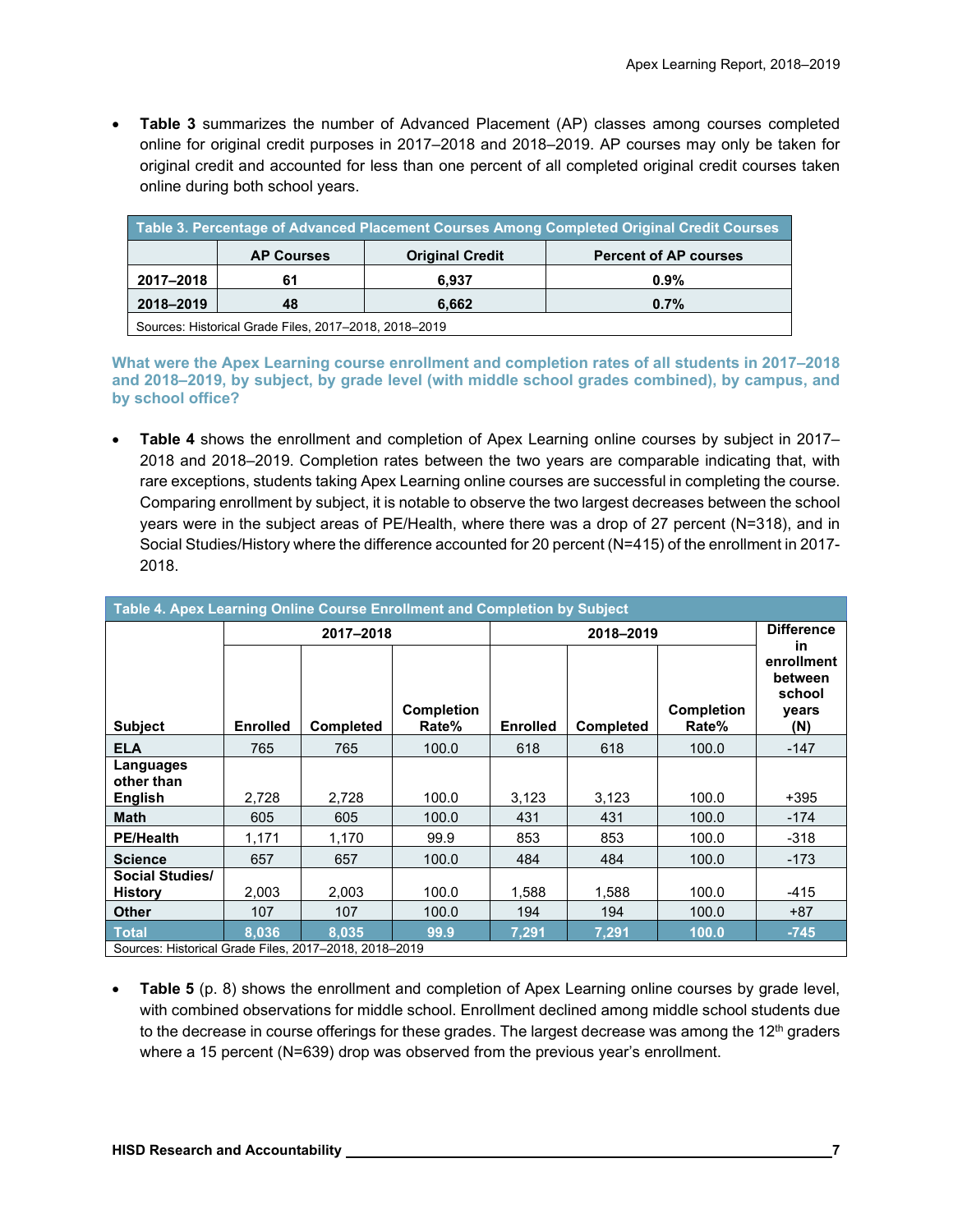| Table 5. Apex Learning Online Course Enrollment and Completion by Grade Level |                 |                  |                                                       |                 |                  |                            |                             |  |  |
|-------------------------------------------------------------------------------|-----------------|------------------|-------------------------------------------------------|-----------------|------------------|----------------------------|-----------------------------|--|--|
|                                                                               | 2017-2018       |                  |                                                       |                 | 2018-2019        |                            | Difference in<br>enrollment |  |  |
| <b>Grade Level</b>                                                            | <b>Enrolled</b> | <b>Completed</b> | <b>Completion</b><br>Rate%                            | <b>Enrolled</b> | <b>Completed</b> | <b>Completion</b><br>Rate% | between school<br>years (N) |  |  |
| <b>Middle</b><br><b>School</b>                                                | 117             | 116              | 99.1                                                  | 33              | 33               | 100.0                      | -84                         |  |  |
| 9 <sup>th</sup> Grade                                                         | 632             | 632              | 100.0                                                 | 553             | 553              | 100.0                      | $-79$                       |  |  |
| 10 <sup>th</sup> Grade                                                        | 1.056           | 1.056            | 100.0                                                 | 1.230           | 1,230            | 100.0                      | $+174$                      |  |  |
| 11 <sup>th</sup> Grade                                                        | 2.087           | 2.087            | 100.0                                                 | 1.970           | 1.970            | 100.0                      | $-117$                      |  |  |
| 12 <sup>th</sup> Grade                                                        | 4.144           | 4.144            | 100.0                                                 | 3.505           | 3.505            | 100.0                      | $-639$                      |  |  |
| <b>Total</b>                                                                  | 8.036           | 8.035            | 99.9                                                  | 7,291           | 7,291            | 100                        | $-745$                      |  |  |
|                                                                               |                 |                  | Sources: Historical Grade Files, 2017-2018, 2018-2019 |                 |                  |                            |                             |  |  |

• **Table 6** shows the enrollment and completion of Apex Learning online courses by School Office. There were two campuses (Jordan HS and Victory Prep South) included in 2017–2018 that were no longer district campuses in 2018–2019. As previously stated, completion rates remained stable across the two school years observed. However, a decrease in enrollment was noteworthy among campuses under the West school office with a 21 percent drop (N=773) in enrollment from 2017–2018 to 2018–2019. The large drop in enrollment under the West school office is almost all due to the decrease observed at Lamar HS (N=742). Enrollment and completion rates, as well as difference in enrollment at the campus level can be found in **Table A1** (Appendix A, p.14).

| Table 6. Apex Learning Online Course Enrollment and Completion by School Office |                 |                  |                            |                 |                  |                            |                                              |  |  |
|---------------------------------------------------------------------------------|-----------------|------------------|----------------------------|-----------------|------------------|----------------------------|----------------------------------------------|--|--|
|                                                                                 |                 | 2017-2018        |                            |                 | 2018-2019        |                            | Difference in                                |  |  |
| <b>School</b><br><b>Office</b>                                                  | <b>Enrolled</b> | <b>Completed</b> | <b>Completion</b><br>Rate% | <b>Enrolled</b> | <b>Completed</b> | <b>Completion</b><br>Rate% | enrollment<br>between<br>school years<br>(N) |  |  |
| Achieve 180                                                                     | 1.164           | 1.164            | 100.0                      | 1.034           | 1.034            | 100.0                      | $-130$                                       |  |  |
| East                                                                            | 1.443           | 1.443            | 100.0                      | 1.437           | 1,437            | 100.0                      | -6                                           |  |  |
| <b>Northwest</b>                                                                | 1.357           | 1.357            | 100.0                      | 1.576           | 1.576            | 100.0                      | $+219$                                       |  |  |
| <b>South</b>                                                                    | 394             | 394              | 100.0                      | 361             | 361              | 100.0                      | -33                                          |  |  |
| West                                                                            | 3.656           | 3,655            | 99.9                       | 2.883           | 2.883            | 100.0                      | $-773$                                       |  |  |
| <b>Closed</b><br>schools                                                        | 22              | 22               | 100.0                      | -               |                  |                            | $-22$                                        |  |  |
| <b>Total</b>                                                                    | 8.036           | 8.035            | 99.9                       | 7.291           | 7.291            | 100.0                      | $-745$                                       |  |  |
| Sources: Historical Grade Files, 2017-2018, 2018-2010                           |                 |                  |                            |                 |                  |                            |                                              |  |  |

Sources: Historical Grade Files, 2017–2018, 2018–2019

Notes: Jordan HS and Victory Prep South offered Apex Learning online courses in 2017–2018 but were no longer HISD campuses in 2018–2019.

**What was the online course enrollment and completion rates among special populations in 2017– 2018 and 2018–2019, by provider?**

• **Table 7** (p. 8) shows online course enrollment and completion among at-risk, secondary students in the district. Among students identified as at-risk, there was a 17 percent (N=1,229) decrease in the utilization of online courses across all providers between 2017-2018 and 2018–2019.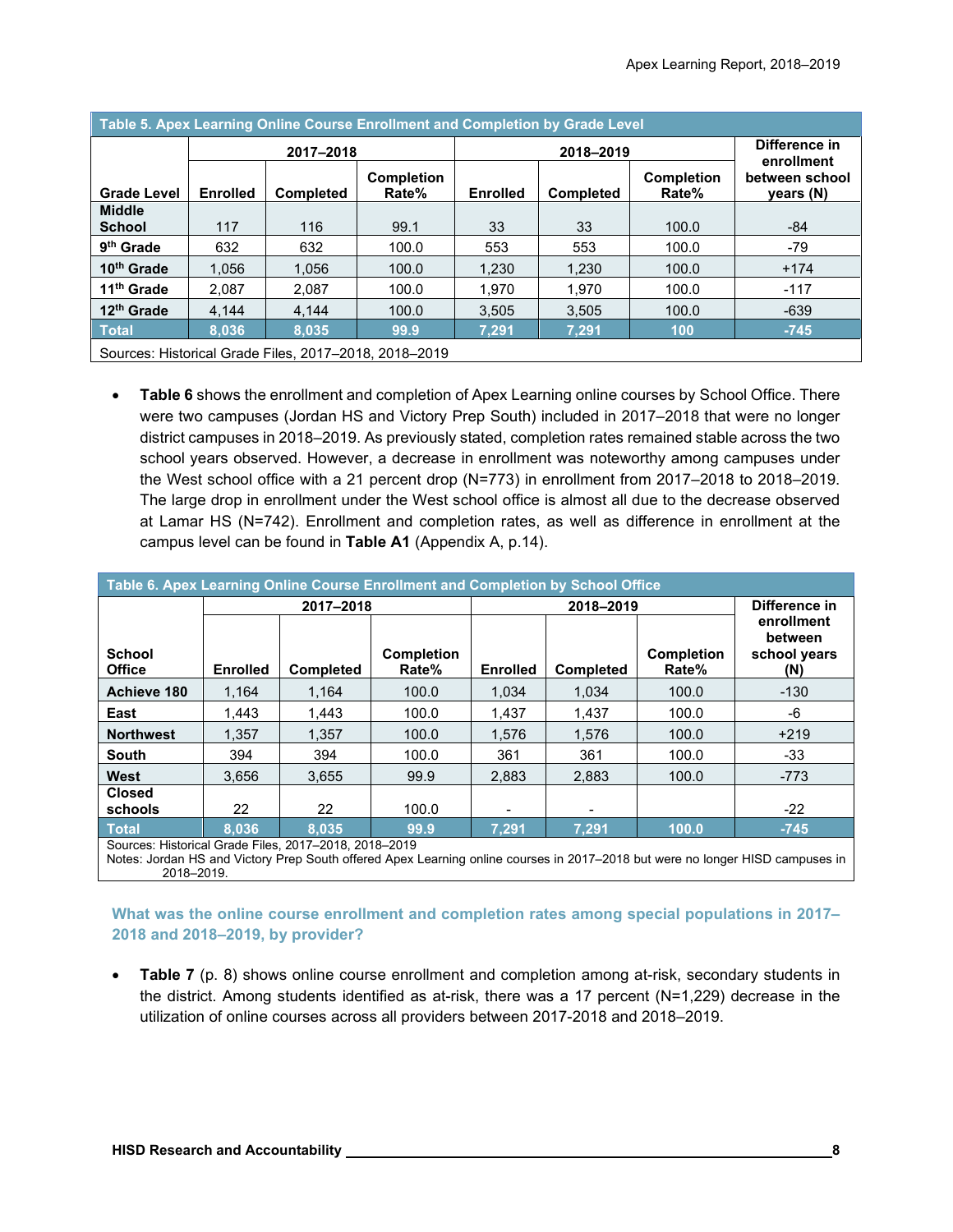| Table 7. Online Course Enrollment and Completion Rates among At-Risk Students by Provider |                      |                                            |                                                                                                                 |                 |                  |                        |  |  |  |
|-------------------------------------------------------------------------------------------|----------------------|--------------------------------------------|-----------------------------------------------------------------------------------------------------------------|-----------------|------------------|------------------------|--|--|--|
|                                                                                           |                      | 2017-2018                                  |                                                                                                                 |                 | 2018-2019        |                        |  |  |  |
|                                                                                           | <b>Enrolled</b>      | <b>Completion Rate</b><br><b>Completed</b> |                                                                                                                 | <b>Enrolled</b> | <b>Completed</b> | <b>Completion Rate</b> |  |  |  |
| Apex                                                                                      | 5,321                | 5,321                                      | 100.0                                                                                                           | 4.963           | 4.963            | 100.0                  |  |  |  |
| <b>Apex-IS</b>                                                                            | 507                  | 507                                        | 100.0                                                                                                           | 221             | 221              | 100.0                  |  |  |  |
| HIL.                                                                                      | 646                  | 6,44                                       | 100.0                                                                                                           | 260             | 259              | 99.6                   |  |  |  |
| <b>HVS</b>                                                                                | 4                    | 4                                          | 100.0                                                                                                           | 12              | 12               | 100.0                  |  |  |  |
| <b>Other</b><br><b>Providers</b>                                                          | 681                  | 680                                        | 99.8                                                                                                            | 474             | 474              | 100.0                  |  |  |  |
| <b>Total</b>                                                                              | 7.159                | 7.158                                      | 99.9                                                                                                            | 5.930           | 5.929            | 99.9                   |  |  |  |
|                                                                                           | Demographics May2019 |                                            | Sources: Historical Grade Files, 2017-2018, 2018-2019; Chancery Student Demographics-06-04-18, Chancery Student |                 |                  |                        |  |  |  |

• **Table 8** shows online course enrollment and completion among gifted and talented, secondary students in the district. Although online course enrollment numbers may not be high among this population, the 41 percent decrease in enrollment from the previous year is noteworthy because it is approaching twice the overall decrease across the district (23%).

| Table 8. Online Course Enrollment and Completion Rates among Gifted and Talented (GT) Students by<br><b>Provider</b> |                      |                                                                                                                  |                           |                 |                  |                           |  |  |  |
|----------------------------------------------------------------------------------------------------------------------|----------------------|------------------------------------------------------------------------------------------------------------------|---------------------------|-----------------|------------------|---------------------------|--|--|--|
|                                                                                                                      |                      | 2017-2018                                                                                                        |                           |                 | 2018-2019        |                           |  |  |  |
|                                                                                                                      | <b>Enrolled</b>      | <b>Completed</b>                                                                                                 | <b>Completion</b><br>Rate | <b>Enrolled</b> | <b>Completed</b> | <b>Completion</b><br>Rate |  |  |  |
| Apex                                                                                                                 | 812                  | 811                                                                                                              | 99.9                      | 737             | 737              | 100.0                     |  |  |  |
| <b>Apex-IS</b>                                                                                                       | 37                   | 37                                                                                                               | 100.0                     | 20              | 20               | 100.0                     |  |  |  |
| <b>HIL</b>                                                                                                           | 97                   | 97                                                                                                               | 100.0                     | 41              | 41               | 100.0                     |  |  |  |
| <b>HVS</b>                                                                                                           | 13                   | 13                                                                                                               | 100.0                     | 9               | 9                | 100.0                     |  |  |  |
| <b>Other</b><br><b>Providers</b>                                                                                     | 634                  | 633                                                                                                              | 99.8                      | 125             | 123              | 98.4                      |  |  |  |
| <b>Total</b>                                                                                                         | 1.593                | 1.591                                                                                                            | 99.8                      | 932             | 930              | 99.8                      |  |  |  |
|                                                                                                                      | Demographics May2019 | Sources: Historical Grade Files, 2017–2018, 2018–2019; Chancery Student Demographics, 06–04–18, Chancery Student |                           |                 |                  |                           |  |  |  |

• **Table 9** (p. 10) shows online course enrollment and completion among English Learner, secondary students in the district. English Learners (ELs) were the only population where online course enrollment increased in 2018–2019.The six percent increase (N=114) may not be as remarkable as the reduction rates among other populations, but it may be noteworthy to investigate how online courses are assisting EL students.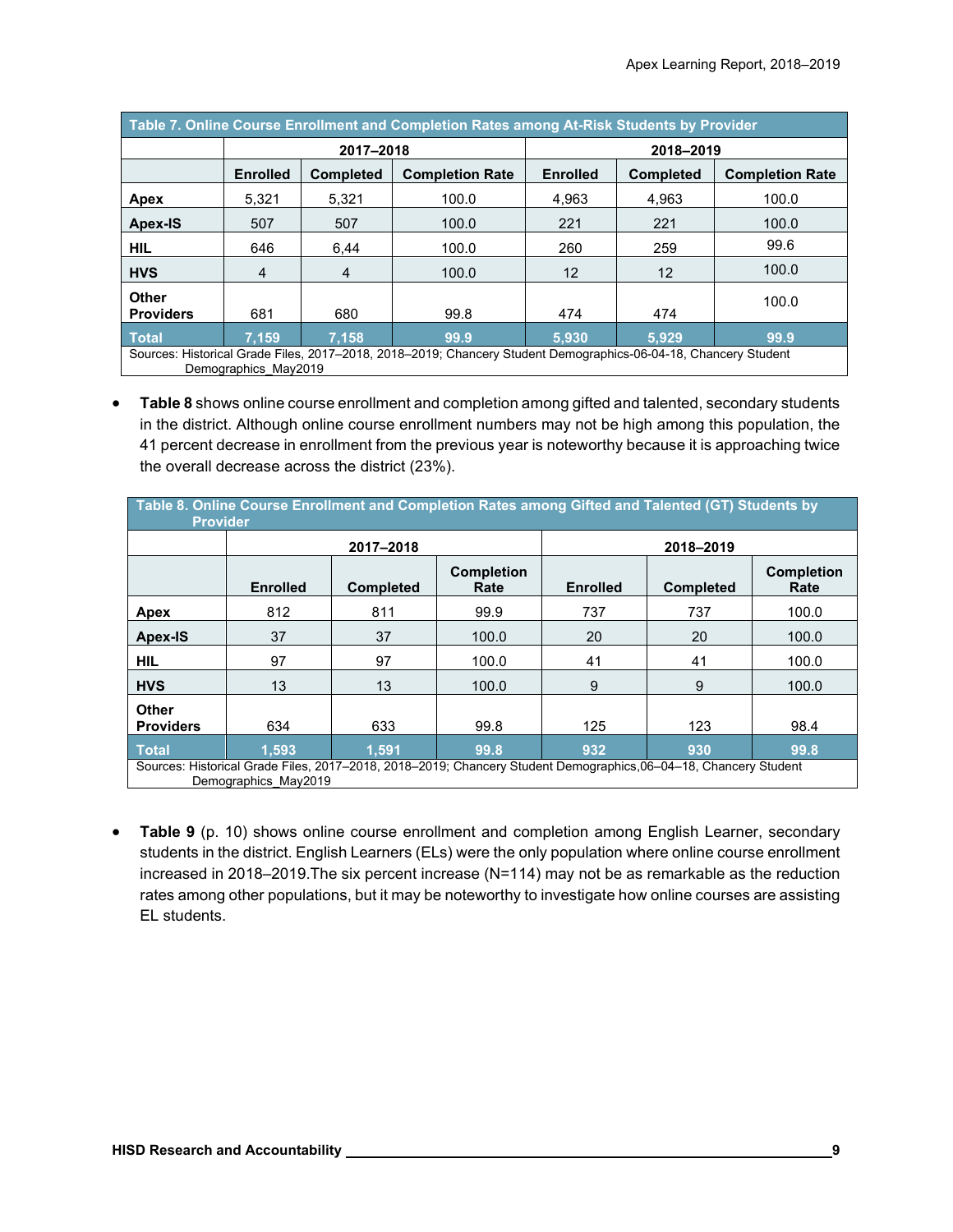| Table 9. Online Course Enrollment and Completion Rates among English Learners (ELs) by<br><b>Provider</b> |                              |                  |                                                                                                         |                 |                  |                           |  |  |
|-----------------------------------------------------------------------------------------------------------|------------------------------|------------------|---------------------------------------------------------------------------------------------------------|-----------------|------------------|---------------------------|--|--|
|                                                                                                           |                              | 2017-2018        |                                                                                                         |                 | 2018-2019        |                           |  |  |
|                                                                                                           | <b>Enrolled</b>              | <b>Completed</b> | <b>Completion</b><br>Rate                                                                               | <b>Enrolled</b> | <b>Completed</b> | <b>Completion</b><br>Rate |  |  |
| Apex                                                                                                      | 1,255                        | 1.255            | 100.0                                                                                                   | 1,518           | 1,518            | 100.0                     |  |  |
| Apex-IS                                                                                                   | 79                           | 79               | 100.0                                                                                                   | 35              | 35               | 100.0                     |  |  |
| <b>HIL</b>                                                                                                | 170                          | 170              | 100.0                                                                                                   | 38              | 38               | 100.0                     |  |  |
| <b>HVS</b>                                                                                                | 2                            | 2                | 100.0                                                                                                   | 3               | 3                | 100.0                     |  |  |
| <b>Other</b><br><b>Providers</b>                                                                          | 161                          | 161              | 100.0                                                                                                   | 187             | 187              | 100.0                     |  |  |
| <b>Total</b>                                                                                              | 1.667                        | 1.667            | 100.0                                                                                                   | 1.781           | 1.781            | 100.0                     |  |  |
|                                                                                                           | Student Demographics May2019 |                  | Sources: Historical Grade Files, 2017–2018, 2018–2019; Chancery Student Demographics-06-04-18, Chancery |                 |                  |                           |  |  |

**How many students who graduated in 2017 and 2018 completed at least one Apex or Apex-IS course at any point in grades 9–12, by campus and by school office?**

- Table 10 shows the number of graduates who completed at least one Apex or Apex-IS course at any point in grades 9–12 by school office. There was a decrease in numbers across all school offices but most notably under the Achieve 180 office.
- There were 11,064 graduates from the 2017–2018 school year. Among those, 3,291 (30%) completed at least one Apex or Apex-IS course in grades 9–12. In comparison, there were 11,293 graduates from the 2018–2019 school year. Among those, 2,868 (25%) completed at least one Apex or Apex-IS course in grades 9–12. **Table A.2** (Appendix A, p.16) shows the number of graduates who completed at least one Apex or Apex-IS course at any point in grades 9–12 by campus.

| Table 10. Apex Learning Online Course Completion of Graduates by School Office |                  |                  |                                                                                            |  |  |  |  |  |  |
|--------------------------------------------------------------------------------|------------------|------------------|--------------------------------------------------------------------------------------------|--|--|--|--|--|--|
| <b>School Office</b>                                                           | 2017-2018<br>(N) | 2018-2019<br>(N) | Difference between school<br>years<br>(N)                                                  |  |  |  |  |  |  |
| Achieve 180                                                                    | 511              | 350              | $-161$                                                                                     |  |  |  |  |  |  |
| East                                                                           | 497              | 496              | $-1$                                                                                       |  |  |  |  |  |  |
| <b>Northwest</b>                                                               | 694              | 655              | $-39$                                                                                      |  |  |  |  |  |  |
| <b>South</b>                                                                   | 234              | 197              | $-37$                                                                                      |  |  |  |  |  |  |
| West                                                                           | 1.264            | 1,169            | $-95$                                                                                      |  |  |  |  |  |  |
| Closed schools/<br>Special Ed*                                                 | 91               |                  | -90                                                                                        |  |  |  |  |  |  |
| <b>Total</b>                                                                   | 3.291            | 2.868            | $-423$                                                                                     |  |  |  |  |  |  |
|                                                                                |                  |                  | Sources: Historical Grade Files, 2017–2018, 2018–2019; Graduates file 2017–2018, 2018–2019 |  |  |  |  |  |  |

\*Jordan HS and Victory Prep South offered Apex Learning online courses in 2017–2018 but were no longer HISD campuses in 2018–2019; one graduate from HCC Lifeskills completed a course in 2018-2019.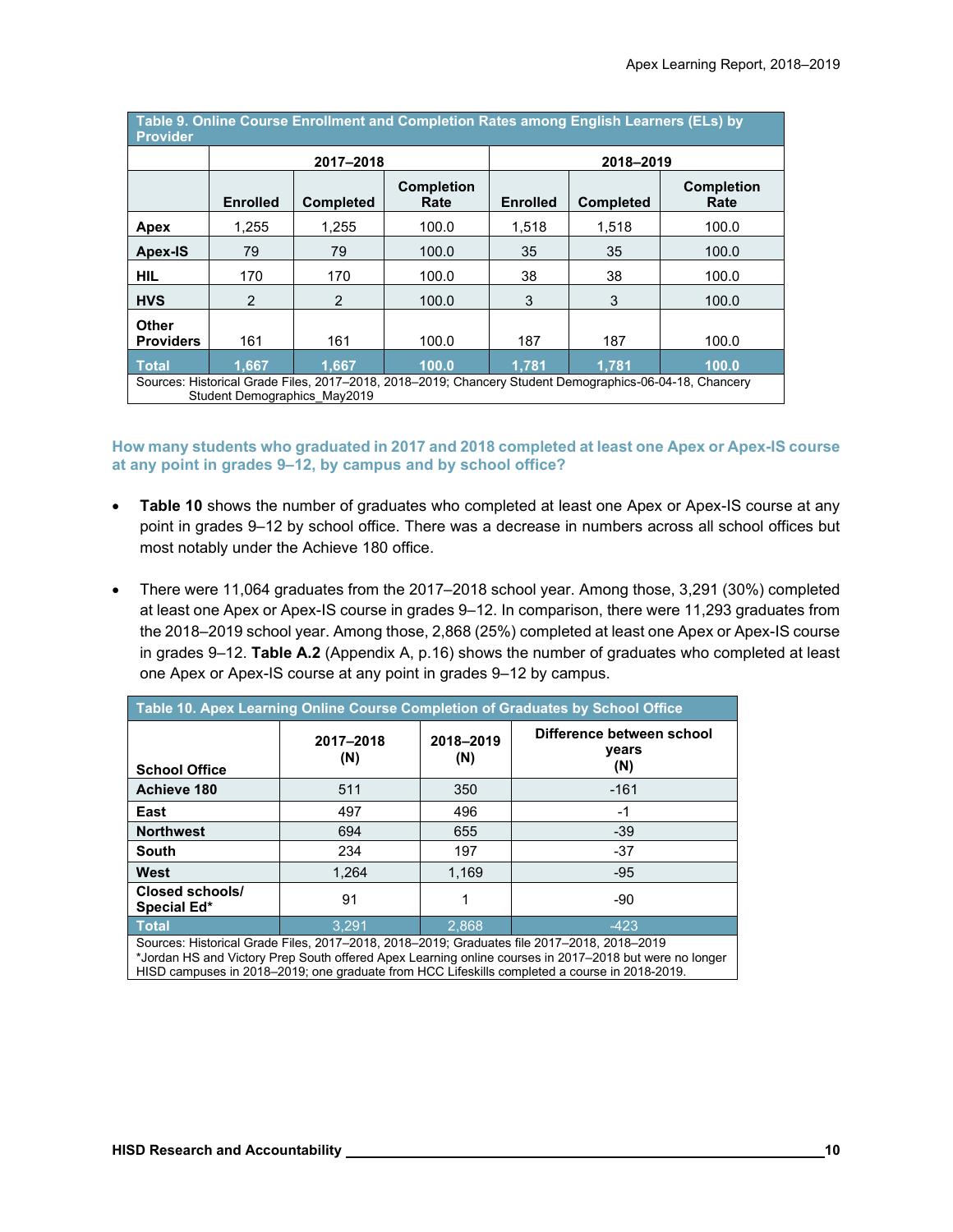**What were the graduation rates in 2017 and 2018 of 12th grade students who completed at least one Apex or Apex-IS course compared to those who did not complete any Apex/Apex-IS course?**

- Table 11 compares the graduation rates of 12<sup>th</sup> graders who completed at least one Apex Learning online course during grades 9–12. From 2017–2018 to 2018–2019, there was a two-percentage point decrease in graduation rates among 12th graders who completed at least one Apex or Apex-IS course during grades 9–12.
- In 2018–2019, there were 12,458 12<sup>th</sup> graders; 9,373 did not complete any Apex/Apex-IS course while 3,085 completed at least one Apex/Apex-IS course during their  $9<sup>th</sup>-12<sup>th</sup>$  grades. Among those who had no Apex/Apex-IS courses, 8,182 graduated (87%) while among those who completed at least one Apex/Apex-IS course, 2,650 (86%) graduated.

| Table 11. Graduation Rates of 12 <sup>th</sup> Graders Who Completed At Least One Apex Learning Online Course |                                    |                  |                           |                                    |                  |                           |  |  |  |
|---------------------------------------------------------------------------------------------------------------|------------------------------------|------------------|---------------------------|------------------------------------|------------------|---------------------------|--|--|--|
|                                                                                                               |                                    | 2017-2018        |                           | 2018-2019                          |                  |                           |  |  |  |
|                                                                                                               | 12 <sup>th</sup><br><b>Graders</b> | <b>Graduates</b> | <b>Graduation</b><br>Rate | 12 <sup>th</sup><br><b>Graders</b> | <b>Graduates</b> | <b>Graduation</b><br>Rate |  |  |  |
| <b>Completed at least 1</b><br><b>Apex/Apex-IS course</b>                                                     | 3.455                              | 3.036            | 88%                       | 3.085                              | 2.650            | 86%                       |  |  |  |
| Did not Complete any<br><b>Apex/Apex-IS course</b>                                                            | 8.759                              | 7.631            | 87%                       | 9.373                              | 8.182            | 87%                       |  |  |  |
| Sources: Historical Grade Files, 2017-2018, 2018-2019; Graduates file 2017-2018, 2018-2019                    |                                    |                  |                           |                                    |                  |                           |  |  |  |

**In 2018–2019, what were the STAAR outcomes among Apex students who were STAAR/EOC retesters?**

- **Table 12** shows re-testing results of Apex students by STAAR/EOC subject area. In 2018–2019, there were 574 students who had completed at least one Apex Learning online course related to a STAAR/EOC exam. Among these, 70 were identified as retesters with 28 (40%) of the students retesting English II.
- While English II was the most retested subject area, it also had the lowest passing rate with only 39% students meeting the passing standard at re-test. Biology, the least retested subject area (N=5), had the highest passing rate with 80% of the re-testers meeting the passing standard.

| Table 12. Apex Learning Students by STAAR/ EOC Re-test Outcomes    |                                                          |                                              |                                                                          |                                  |  |  |
|--------------------------------------------------------------------|----------------------------------------------------------|----------------------------------------------|--------------------------------------------------------------------------|----------------------------------|--|--|
| <b>EOC Subject</b><br>Area                                         | <b>Did Not Meet</b><br>Passing<br><b>Standard</b><br>(N) | <b>Met Passing</b><br><b>Standard</b><br>(N) | <b>Total Number of</b><br><b>Apex Student</b><br><b>Retesters</b><br>(N) | <b>Percent</b><br><b>Passing</b> |  |  |
| Algebra                                                            | 5                                                        | 5                                            | 10                                                                       | 50%                              |  |  |
| <b>Biology</b>                                                     |                                                          | 4                                            | 5                                                                        | 80%                              |  |  |
| English I                                                          | 5                                                        |                                              | 12                                                                       | 58%                              |  |  |
| English II                                                         | 17                                                       | 11                                           | 28                                                                       | 39%                              |  |  |
| <b>US History</b>                                                  | 5                                                        | 10                                           | 15                                                                       | 67%                              |  |  |
| <b>Total</b>                                                       | 33                                                       | 37                                           | 70                                                                       | 53%                              |  |  |
| Sources: Historical Grade File 2018-2019; STAAR/EOC file 2018-2019 |                                                          |                                              |                                                                          |                                  |  |  |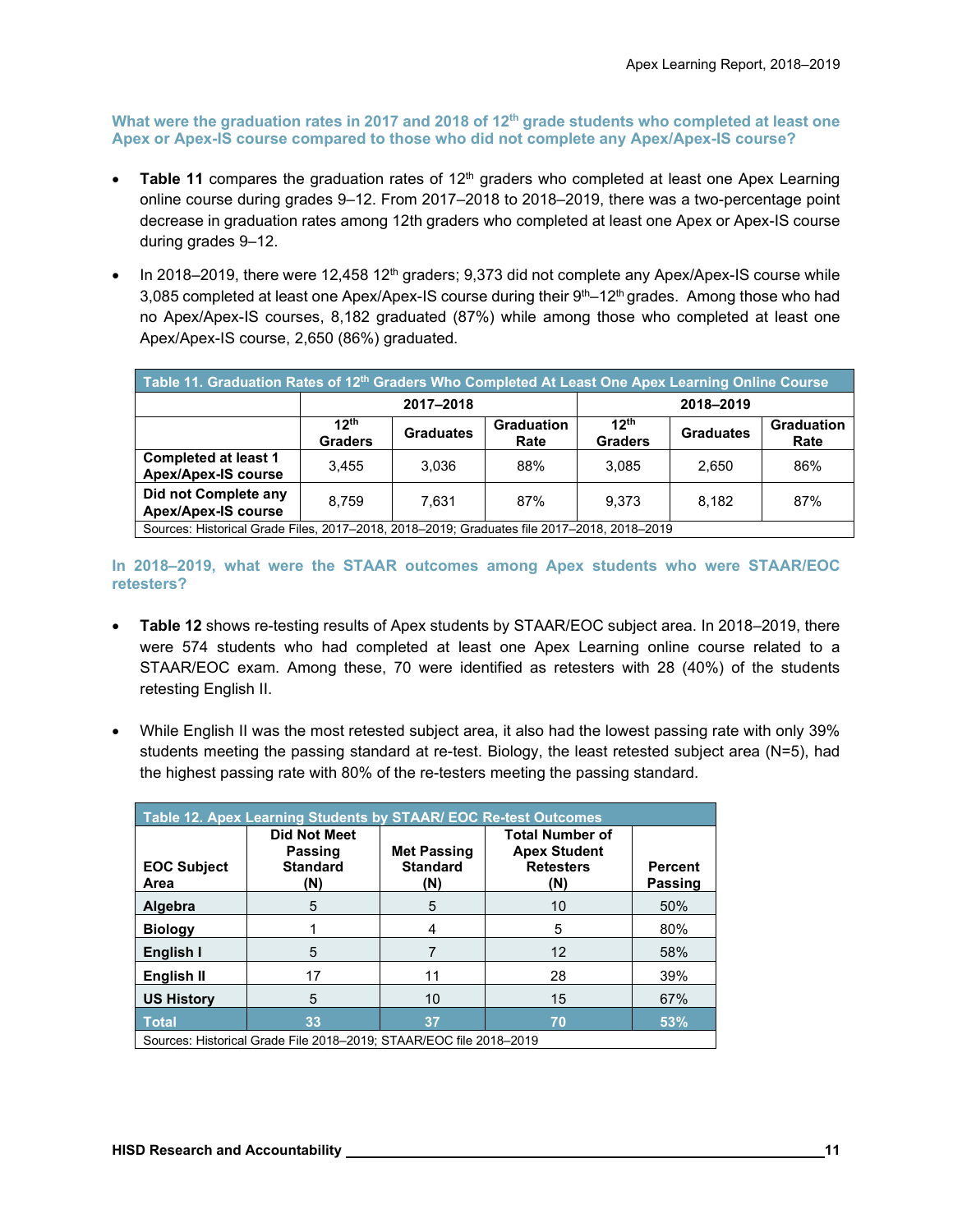# **Discussion**

Online course enrollment and completion continues to decline in HISD. Between 2017–2018 and 2018– 2019, there was a 23 percent decrease in online course completion across all providers serving district students. Similarly, credit recovery course enrollment continues to decline. In 2018–2019, there was a 39 percent decrease in the number of students taking online courses for credit recovery purposes compared to 2017–2018. These results continue a trend documented in previous reports (HISD Research and Accountability, 2019).

Apex Learning was brought into the district in 2010 as an alternative means for students to recover course credits, with focused efforts on seniors who needed the credits to meet graduation requirements. By 2018– 2019, only 20 percent of all completed Apex Learning courses were taken for credit recovery purposes. Apex Learning enrollment among 12th graders saw the largest decline among high school students between the past two years. Reasons for these decreasing trends are unclear. Are students relying on other resources to recover credits to meet graduation requirements? Is there still a sizable population of students in the district who need the online learning platform to complete credit requirements on time? Further research on these issues and how Apex Learning is promoted within the district may provide insight into these decreasing trends.

Among special populations in the district, the downward trend in online course enrollment and completion continued to be evident among the at-risk and gifted and talented students. However, among ELs, there was a slight increase in online course enrollment and completion. These results correspond with the increase in enrollment and completion of courses classified as "Languages Other Than English" (LOTE) which in 2018–2019 were ninety-eight percent Spanish language courses (**Table A3**, Appendix, p.15). Online LOTE courses may be perceived as a convenient way to complete foreign language credits required for high school graduation. If senior leadership regard this as a benefit for students, program administrators might consider promoting LOTE online courses to more students in the general population.

Course completion among graduates also reflect the decreasing trend. In 2018, 30 percent of graduates completed at least one Apex Learning online course in grades 9–12 while in 2019 only 25 percent of graduates had the same accomplishment. Breaking down the decrease in numbers among school offices, the largest decrease in online course completion among graduates were enrolled at Achieve 180 campuses in their senior year.

Twelfth graders who completed at least one Apex Learning course were just as likely to graduate as their peers who did not take any Apex Learning course during their four years in high school. A lack of differentiation between students who complete an Apex Learning online course and students who do not will likely continue; with 80 percent of online courses being taken for original credit, completing an online course may no longer immediately translate into graduation.

Apex Learning has been a valuable resource for HISD for the past decade, providing opportunities for students to complete credit requirements outside of the traditional classroom. Despite the decreasing numbers of students completing online courses, compared to other online providers, Apex Learning is still the leading provider of online courses in the district. As such, it is in a position to create a meaningful impact on the district's online course offerings for secondary students.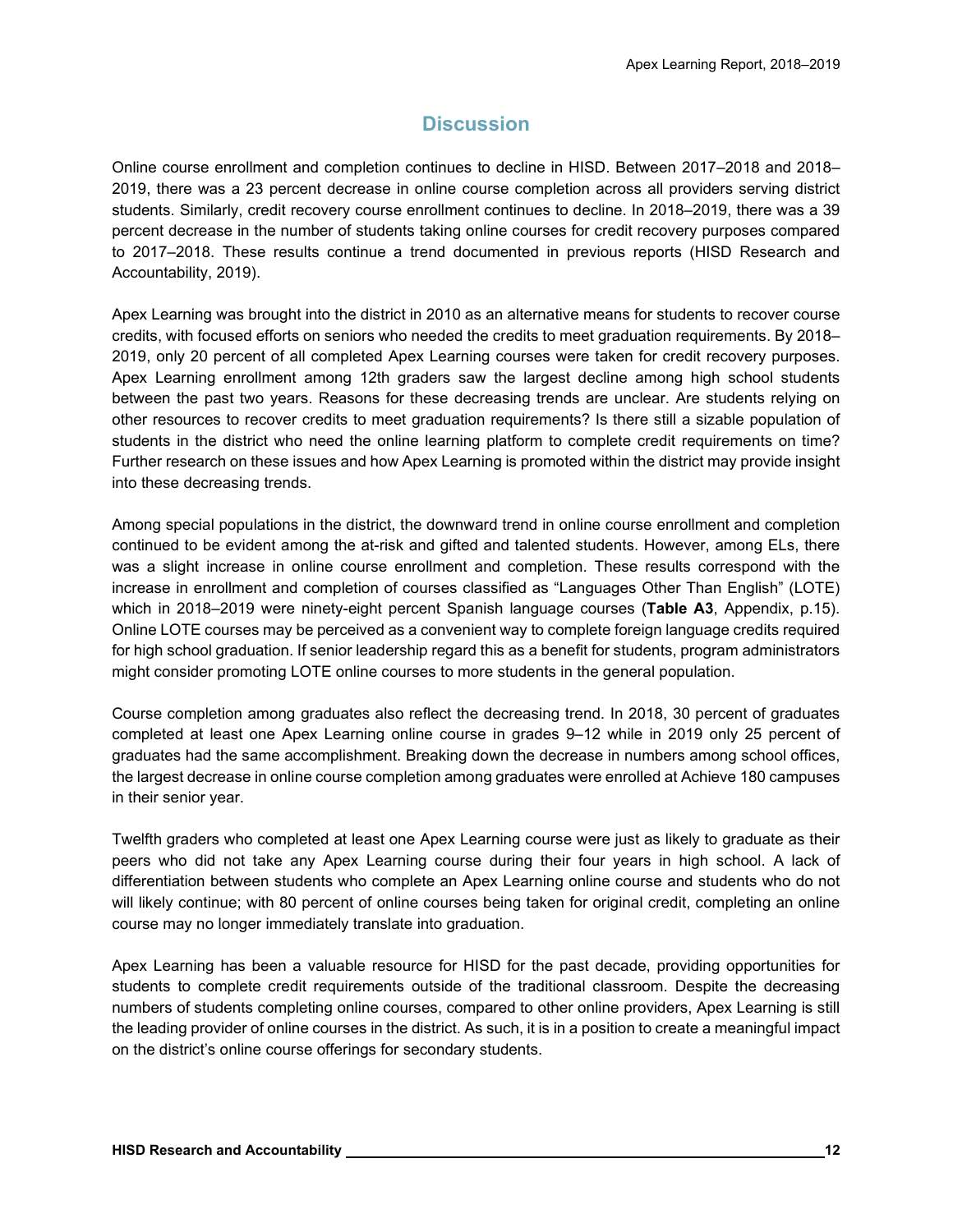# **References**

- HISD Research and Accountability. (2011). APEX Credit Recovery Initiative, 2009–2010. Houston, TX: Houston Independent School District.
- HISD Research and Accountability. (2019). APEX Learning Online Instruction, 2017–2018. Houston, TX: Houston Independent School District.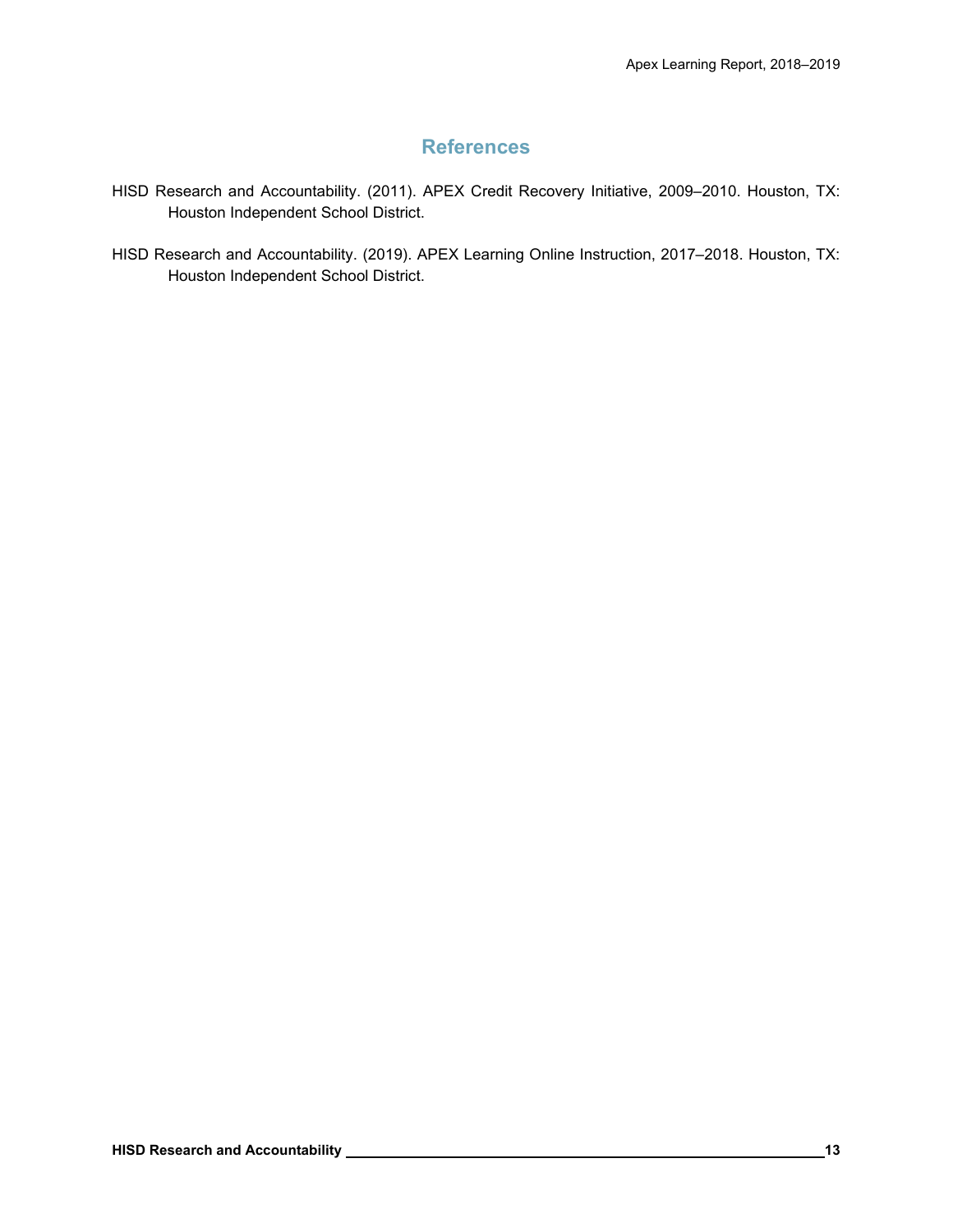| Table A-1. Apex Learning Online Course Enrollment and Completion by Campus |                 |                |                     |                 |                              |                            |                       |
|----------------------------------------------------------------------------|-----------------|----------------|---------------------|-----------------|------------------------------|----------------------------|-----------------------|
|                                                                            | 2017-2018       |                | 2018-2019           |                 |                              | <b>Difference</b><br>in    |                       |
|                                                                            |                 |                |                     |                 |                              |                            | enrollment<br>between |
| <b>SCHOOL NAME</b>                                                         | <b>Enrolled</b> | Completed      | Completion<br>Rate% | <b>Enrolled</b> | Completed                    | <b>Completion</b><br>Rate% | school<br>years (N)   |
| Austin HS                                                                  | 361             | 361            | 100.0%              | 232             | 232                          | 100.0%                     | $-129$                |
| <b>Bellaire HS</b>                                                         | 414             | 413            | 99.8%               | 217             | 217                          | 100.0%                     | -197                  |
| Carnegie HS                                                                | 42              | 42             | 100.0%              | 28              | 28                           | 100.0%                     | -14                   |
| <b>Challenge Early College</b><br>НS                                       | $\mathbf{1}$    | 1              | 100.0%              | 11              | 11                           | 100.0%                     | $+10$                 |
| Chavez HS                                                                  | 81              | 81             | 100.0%              | 128             | 128                          | 100.0%                     | $+47$                 |
| East Early College HS                                                      | $\overline{7}$  | $\overline{7}$ | 100.0%              | 27              | 27                           | 100.0%                     | $+20$                 |
| Eastwood Academy HS                                                        | 97              | 97             | 100.0%              | 41              | 41                           | 100.0%                     | $-56$                 |
| Energy Institute HS                                                        | $\overline{c}$  | $\overline{2}$ | 100.0%              | 18              | 18                           | 100.0%                     | +16                   |
| Furr HS                                                                    | 376             | 376            | 100.0%              | 617             | 617                          | 100.0%                     | $+241$                |
| Heights HS                                                                 | 131             | 131            | 100.0%              | 119             | 119                          | 100.0%                     | $-12$                 |
| High School for Law and<br>Justice                                         | 157             | 157            | 100.0%              | 48              | 48                           | 100.0%                     | $-109$                |
| Houston Academy for<br><b>International Studies</b>                        | 52              | 52             | 100.0%              | 67              | 67                           | 100.0%                     | $+15$                 |
| Houston Center for Math,<br>Science & Technology                           | 528             | 528            | 100.0%              | 603             | 603                          | 100.0%                     | $+75$                 |
| Jones HS                                                                   | 106             | 106            | 100.0%              | 112             | 112                          | 100.0%                     | $+6$                  |
| Kinder HS for Performing<br>and Visual Arts                                | 5               | 5              | 100.0%              | 3               | 3                            | 100.0%                     | -2                    |
| Lamar HS                                                                   | 2245            | 2245           | 100.0%              | 1503            | 1503                         | 100.0%                     | -745                  |
| Liberty HS                                                                 | 328             | 328            | 100.0%              | 373             | 373                          | 100.0%                     | $+45$                 |
| Long Academy                                                               | 77              | 77             | 100.0%              | 128             | 128                          | 100.0%                     | +51                   |
| Madison HS                                                                 | 74              | 74             | 100.0%              | 24              | 24                           | 100.0%                     | $-50$                 |
| Mickey Leland College<br>Prep Academy for Young<br>Men                     | 30              | 30             | 100.0%              | 35              | 35                           | 100.0%                     | $+5$                  |
| Middle College HS at<br><b>HCC Fraga</b>                                   | 115             | 115            | 100.0%              | 110             | 110                          | 100.0%                     | -5                    |
| Middle College HS at<br><b>HCC Gulfton</b>                                 | 143             | 143            | 100.0%              | 129             | 129                          | 100.0%                     | -14                   |
| Milby HS                                                                   | 148             | 148            | 100.0%              | 183             | 183                          | 100.0%                     | $+35$                 |
| Mount Carmel Academy                                                       | 18              | 18             | 100.0%              | 27              | 27                           | 100.0%                     | +9                    |
| North Forest HS                                                            | $\overline{4}$  | 4              | 100.0%              |                 | $\qquad \qquad \blacksquare$ |                            | $-4$                  |
| North Houston Early<br>College HS                                          | $\overline{c}$  | 2              | 100.0%              |                 |                              |                            | $-2$                  |
| Northside HS                                                               | 331             | 331            | 100.0%              | 229             | 229                          | 100.0%                     | $-102$                |
| Scarborough HS                                                             | 125             | 125            | 100.0%              | 311             | 311                          | 100.0%                     | $-186$                |
| Secondary DAEP                                                             | $\mathbf{1}$    | $\mathbf{1}$   | 100.0%              | 76              | 76                           | 100.0%                     | $+75$                 |
| Sharpstown HS                                                              | 491             | 491            | 100.0%              | 469             | 469                          | 100.0%                     | $-22$                 |
| Sharpstown International<br>School                                         | $\sqrt{2}$      | $\overline{c}$ | 100.0%              | 4               | $\overline{4}$               | 100.0%                     | $+2$                  |
| Sterling HS                                                                | 57              | 57             | 100.0%              | 55              | 55                           | 100.0%                     | $-2$                  |

# **Appendix A**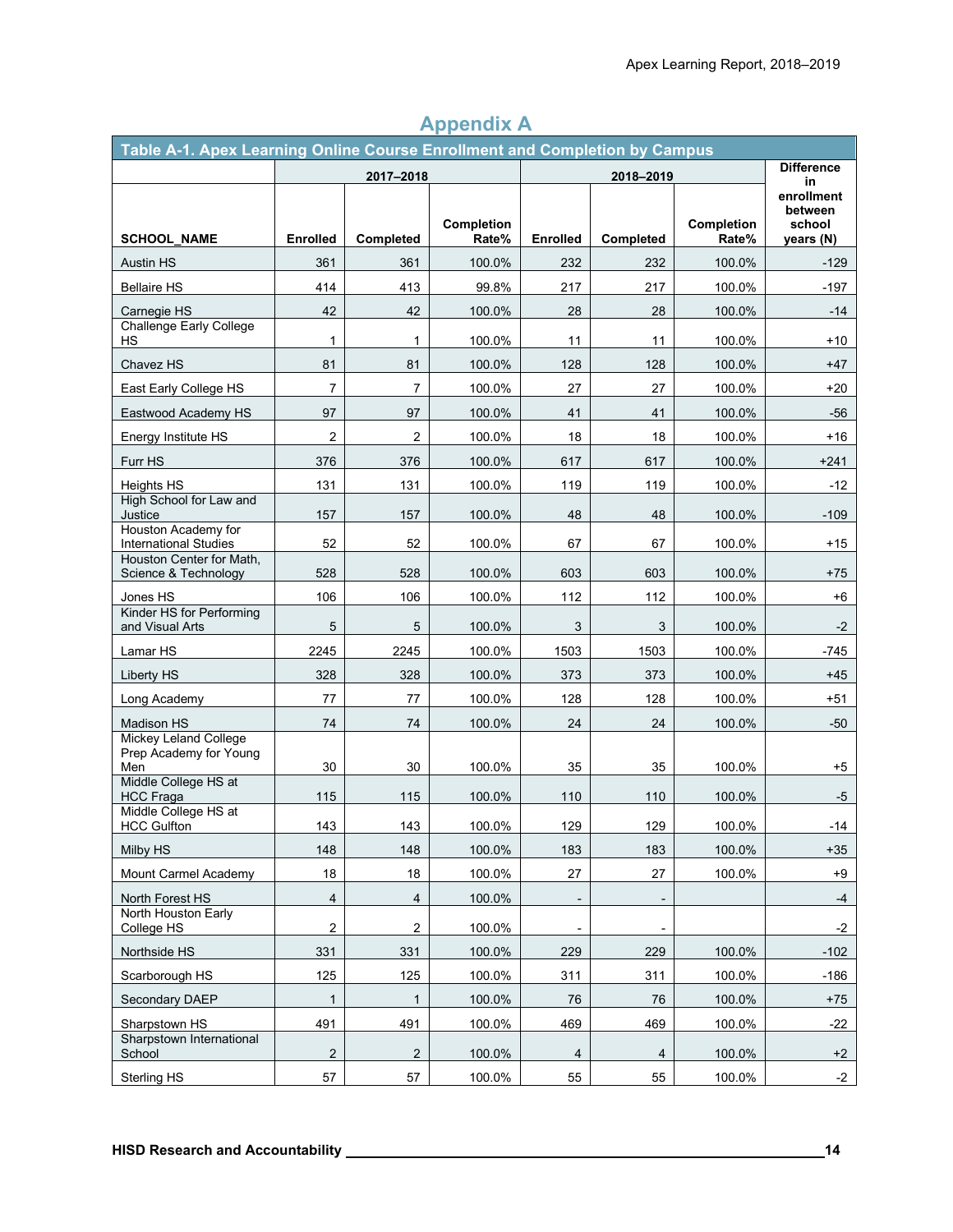| Table A-1. Apex Learning Online Course Enrollment and Completion by Campus (continued) |      |      |        |      |      |        |        |
|----------------------------------------------------------------------------------------|------|------|--------|------|------|--------|--------|
| <b>Waltrip HS</b>                                                                      | 86   | 86   | 100.0% | 77   | 77   | 100.0% | $-9$   |
| <b>Washington HS</b>                                                                   | 15   | 15   | 100.0% |      |      | 100.0% | -8     |
| <b>Westbury HS</b>                                                                     | 182  | 182  | 100.0% | 172  | 172  | 100.0% | $-10$  |
| Westside HS                                                                            | 278  | 278  | 100.0% | 421  | 421  | 100.0% | $+143$ |
| Wheatley HS                                                                            | 26   | 26   | 100.0% | 22   | 22   | 100.0% | $-4$   |
| Wisdom HS                                                                              | 433  | 433  | 100.0% | 485  | 485  | 100.0% | $+52$  |
| <b>Worthing HS</b>                                                                     | 102  | 102  | 100.0% | 59   | 59   | 100.0% | $-43$  |
| Yates HS                                                                               | 198  | 198  | 100.0% | 104  | 104  | 100.0% | -94    |
| Young Women's College<br>Prep Academy                                                  | 22   | 22   | 100.0% | 17   | 17   | 100.0% | $-5$   |
| <b>Total</b>                                                                           | 8036 | 8035 | 99.9%  | 7291 | 7291 | 100.0% | $-745$ |
| Sources: Historical Grade Files, 2017-2018, 2018-2019                                  |      |      |        |      |      |        |        |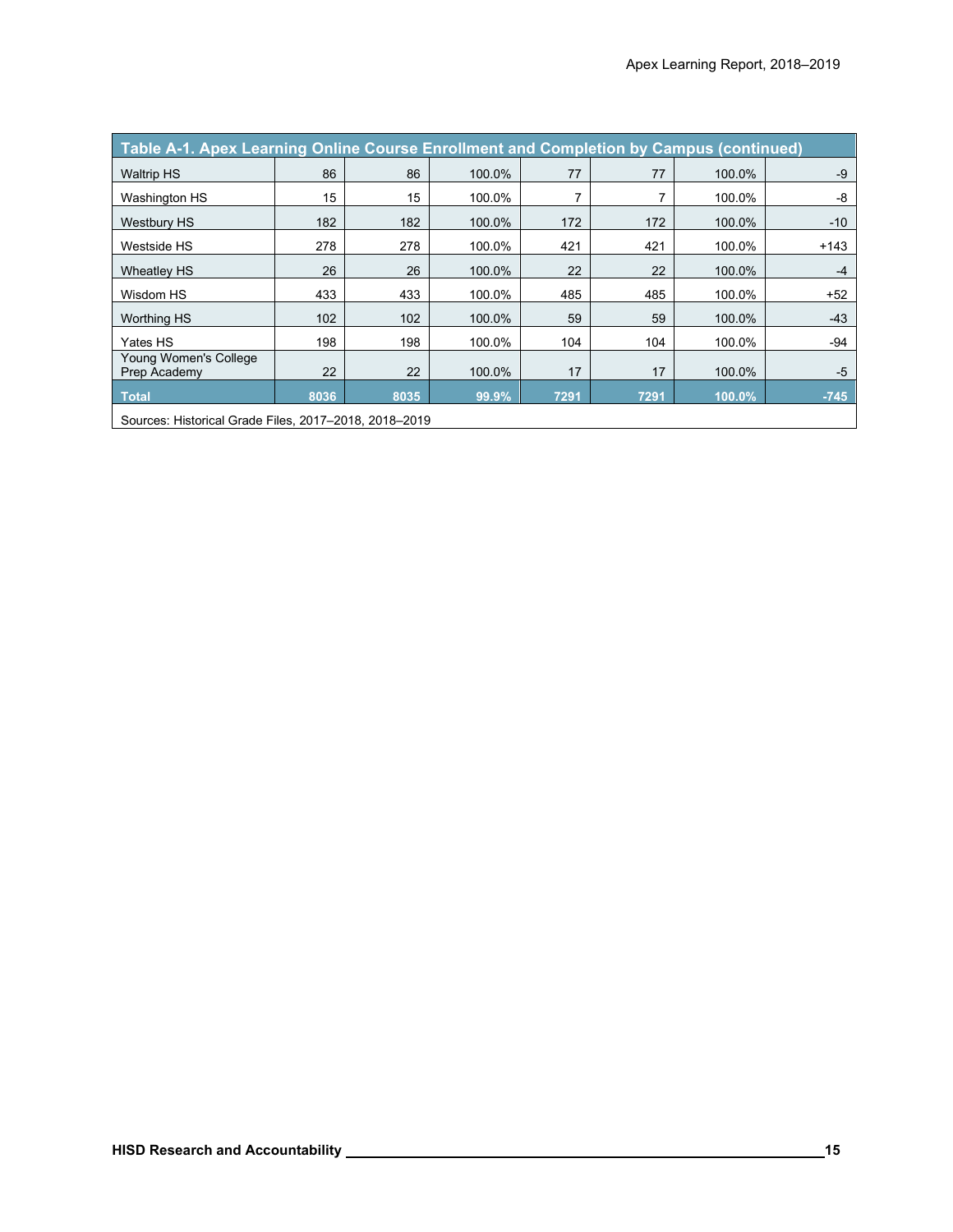| Table A-2. Apex Learning Online Course Completion of Graduates by Campus |                  |                |                   |  |  |  |
|--------------------------------------------------------------------------|------------------|----------------|-------------------|--|--|--|
| <b>School Name</b>                                                       | 2017-2018        | 2018-2019      | <b>Difference</b> |  |  |  |
| <b>Austin HS</b>                                                         | 156              | 94             | $-62$             |  |  |  |
| <b>Bellaire HS</b>                                                       | 183              | 140            | $-43$             |  |  |  |
| Carnegie HS                                                              | 23               | 25             | $+2$              |  |  |  |
| <b>Challenge Early College HS</b>                                        | $\overline{2}$   | 12             | $+10$             |  |  |  |
| Chavez HS                                                                | $\overline{74}$  | 75             | $-1$              |  |  |  |
| DeBakey HS                                                               | $\overline{4}$   | $\blacksquare$ | $-4$              |  |  |  |
| East Early College HS                                                    | 10               | 25             | $+15$             |  |  |  |
| Eastwood Academy HS                                                      | $\overline{24}$  | 19             | $-5$              |  |  |  |
| Energy Institute HS                                                      | 16               | 14             | $-2$              |  |  |  |
| Energized for STEM Central HS                                            | $\overline{3}$   | $\overline{2}$ | $-1$              |  |  |  |
| Energized for STEM West HS                                               | $\overline{2}$   | $\blacksquare$ | $-2$              |  |  |  |
| Furr HS                                                                  | $\overline{122}$ | 123            | $+1$              |  |  |  |
| Houston Academy for International Studies                                | $\overline{31}$  | 44             | $+13$             |  |  |  |
| <b>HCC Lifeskills</b>                                                    |                  | 1              | $+1$              |  |  |  |
| <b>Heights HS</b>                                                        | 112              | 63             | $-49$             |  |  |  |
| Houston Math Science & Technology Center                                 | 193              | 201            | $+8$              |  |  |  |
| High School for Law and Justice                                          | 38               | 45             | $+7$              |  |  |  |
| High School for Performing and Visual Arts                               | 21               | 11             | $-10$             |  |  |  |
| Jones HS                                                                 | 74               | 36             | $+38$             |  |  |  |
| Jordan HS                                                                | 71               |                | $-71$             |  |  |  |
| Kashmere HS                                                              | $\mathbf{1}$     | $\overline{3}$ | $+2$              |  |  |  |
| Lamar HS                                                                 | 614              | 541            | $-73$             |  |  |  |
| <b>Leland YMCPA</b>                                                      | 28               | 30             | $+2$              |  |  |  |
| Liberty HS                                                               | 42               | 32             | $-10$             |  |  |  |
| Long Academy                                                             | 35               | 47             | $+12$             |  |  |  |
| <b>Madison HS</b>                                                        | 56               | 20             | $-36$             |  |  |  |
| Middle College HS - Fraga                                                | 39               | 38             | $-1$              |  |  |  |
| Middle College HS - Gulfton                                              | 44               | 39             | $+5$              |  |  |  |
| Milby HS                                                                 | 28               | 65             | $+37$             |  |  |  |
| Mount Carmel Acad HS                                                     | $6\phantom{1}$   | 12             | $+6$              |  |  |  |
| North Forest HS                                                          | 22               | 13             | $-9$              |  |  |  |
| North Houston EC HS                                                      | $\overline{2}$   | $\blacksquare$ | $-2$              |  |  |  |
| Northside HS                                                             | 117              | 121            | $+4$              |  |  |  |
| Scarborough HS                                                           | 81               | 98             | $+17$             |  |  |  |
| Sharpstown HS                                                            | 188              | 143            | $-45$             |  |  |  |
| Sharpstown Intl                                                          | 21               | 27             | $+6$              |  |  |  |
| South EC HS                                                              | 21               | 22             | $-1$              |  |  |  |
| Sterling HS                                                              | 41               | 39             | $-2$              |  |  |  |
| <b>Texas Connections Academy</b>                                         | 3                |                | $-3$              |  |  |  |
| <b>Victory Prep South</b>                                                | 20               |                | $-20$             |  |  |  |
| <b>Waltrip HS</b>                                                        | 60               | 40             | $-20$             |  |  |  |
| <b>Washington HS</b>                                                     | 16               | 10             | -6                |  |  |  |
| <b>Westbury HS</b>                                                       | 82               | 86             | $+4$              |  |  |  |
| Westside HS                                                              | 216              | 262            | $+46$             |  |  |  |
| <b>Wheatley HS</b>                                                       | 49               | 22             | $-27$             |  |  |  |
| Wisdom HS                                                                | 146              | 113            | $-33$             |  |  |  |
| <b>Worthing HS</b>                                                       | 59               | 39             | $-20$             |  |  |  |
| Yates HS                                                                 | 75               | 68             | $-7$              |  |  |  |
| Young Women's College Preparatory Academy                                | 20               | 8              | $-12$             |  |  |  |
| <b>Total</b>                                                             | 3291             | 2868           | $-423$            |  |  |  |